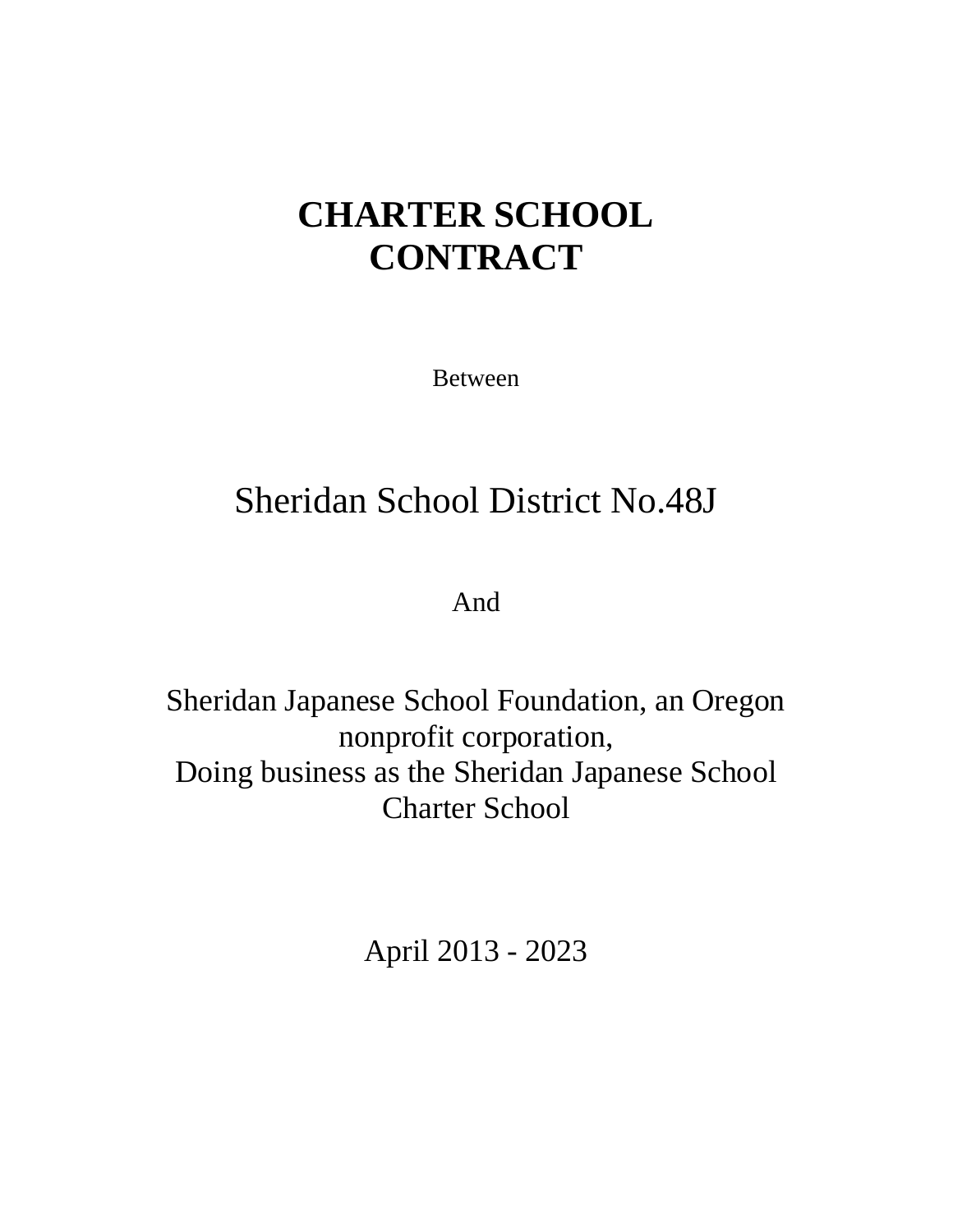| Between: | Sheridan School district No.48J                                       |
|----------|-----------------------------------------------------------------------|
| And:     | Sheridan Japanese School Foundation, an Oregon nonprofit corporation, |
|          | Doing business as the Sheridan Japanese School Charter School         |

# TABLE OF CONTENTS

| Page           | Section          | Title                                                       |
|----------------|------------------|-------------------------------------------------------------|
| $\mathbf{1}$   |                  | Recitals                                                    |
| $\mathbf{2}$   | 1.               | <b>Grant of Charter</b>                                     |
| $\overline{c}$ | 2.               | Existing Conditions to Operation of Charter School          |
| $\overline{2}$ | 3.               | <b>Effective Date</b>                                       |
| $\overline{c}$ | $\overline{4}$ . | Term and Renewal                                            |
| $\overline{2}$ | 4.1              | Term                                                        |
|                | 4.2              | <b>Extension or Renewal</b>                                 |
| $\overline{2}$ | 5.               | Grade Range, Educational program, Curriculum, and           |
|                |                  | <b>Student Assessment</b>                                   |
| $\overline{c}$ | 5.1              | Age and Grade Range                                         |
| 3              | 5.1.1            | Foreign Exchange Student                                    |
| 3              | 5.2              | Curriculum                                                  |
| $\mathfrak{Z}$ | 5.3              | <b>Student Assessment</b>                                   |
| $3-4$          | 5.3.1            | <b>Assessment System</b>                                    |
| $\overline{4}$ | 5.3.2            | <b>Formative Assessments</b>                                |
|                | 5.3.3            | <b>Summative Assessments</b>                                |
| $\overline{4}$ |                  |                                                             |
| $4 - 5$        | 5.3.4            | Non-Academic Performance Objectives.                        |
| 5              | 5.4              | <b>Graduation Activities</b>                                |
| $5 - 6$        | 5.5              | <b>Curricular and Extracurricular Activities</b>            |
| 6              | 5.6              | Records and Reports                                         |
| 6              | 5.7              | Nonreligious and Nondiscrimination                          |
| 6              | 5.8              | Open Enrollment                                             |
| 6              | 5.8.1            | Voluntary Enrollment; Who is Eligible                       |
| 7              | 5.8.2            | <b>Phased Enrollments</b>                                   |
| 7              | 5.8.3            | <b>Application Process; First Phase of Enrollment</b>       |
|                |                  | Process                                                     |
| 7              | 5.8.4            | <b>Other Enrollments</b>                                    |
| 7              | 5.8.5            | Use of Waiting List; Filling Spaces if No Waiting           |
|                |                  | List                                                        |
| 8              | 5.8.6            | Preferences                                                 |
| 8              | 5.8.7            | <b>Special Education Students</b>                           |
| 9              | 5.9              | Minimum Enrollment                                          |
| 9              | 5.10             | Dual Enrollment                                             |
| $9 - 10$       | 5.11             | Student Attendance, Conduct and Discipline                  |
| 10             | 5.12             | <b>Education of Students with Disabilities</b>              |
| 10             | 5.13             | Student welfare and Safety                                  |
| 11             | 5.14             | School Year; School Day; Hours of Operation                 |
| 11             | 5.15             | <b>Alternative Education Model</b>                          |
| 11             | 6.               | <b>Evaluation of Student Performance and Procedures for</b> |
|                |                  | <b>Corrective Action</b>                                    |
| 12             | 7.               | Financial Matters; Funding; Annual Budgets; Annual          |
|                |                  | Audit.                                                      |
| 12             | 7.1              | No Tuition; Fees                                            |
|                |                  |                                                             |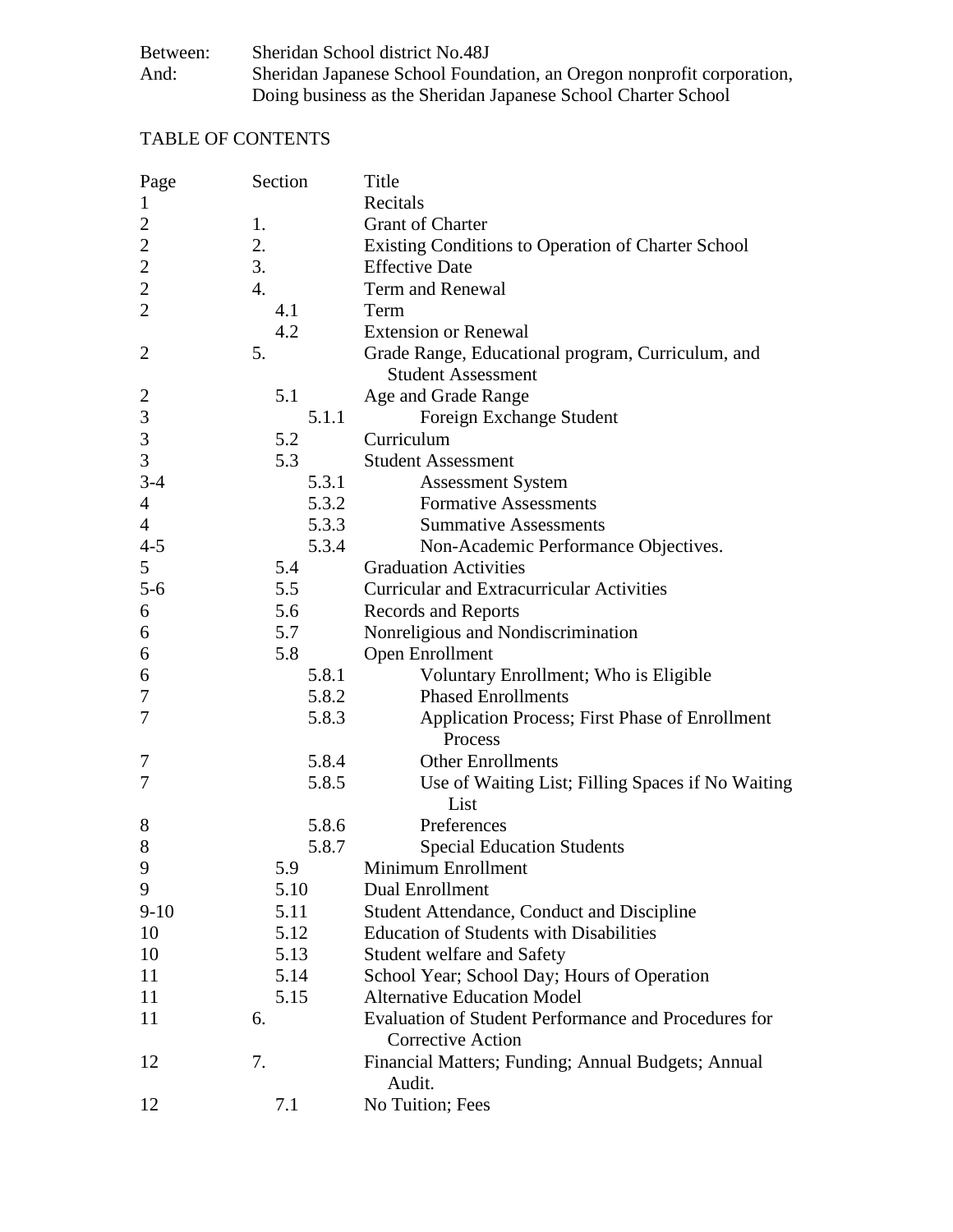| 12        | 7.2   | <b>Annual Funding</b>                                    |
|-----------|-------|----------------------------------------------------------|
| 12        | 7.2.1 | Keeping Count                                            |
| 12        | 7.2.2 | Calculating ADMw and Funding                             |
| $12 - 13$ | 7.2.3 | <b>Definitions and Calculations</b>                      |
| 13        | 7.2.4 | <b>Reports to District</b>                               |
| $13 - 15$ | 7.2.5 | Dates of Payments by District to Charter School          |
| 15        | 7.2.6 | End of State Funding                                     |
| 15        | 7.3   | Initial Budget; Annual Budgets                           |
| 15        | 7.4   | <b>Fiscal Agent</b>                                      |
| 15        | 7.5   | <b>Fiscal Year</b>                                       |
| 15        | 7.6   | Financial Records, Audits and Accounting Reports         |
| 15        | 7.7   | <b>Financial Management</b>                              |
| $15-16$   | 7.8   | Other Sources of Funds for Charter School; Fund Raising  |
|           |       |                                                          |
| 16        | 8     | <b>Building and Facilities</b>                           |
| 16        | 8.1   | <b>Facility Safety</b>                                   |
| 16        | 8.2   | Safe and Secure Facility                                 |
| 16        | 8.3   | Responsibilities of Charter School                       |
| 16        | 8.4   | <b>Change of Facility</b>                                |
| 16        | 09    | Governance and Operation                                 |
| $16-17$   | 9.1   | Corporate Status; Governing Board                        |
| 17        | 9.2   | Public Meetings and Public Records                       |
| $17 - 18$ | 9.3   | <b>Operational Powers and Responsibilities</b>           |
| 18        | 9.4   | Third Party Contracts; Contracts with District.          |
| 18        | 9.5   | <b>Annual Report and Review</b>                          |
| 18-19     | 9.6   | Termination                                              |
| 19        | 9.7   | <b>Dissolution</b>                                       |
| 19        | 9.8   | Assets Currently Owned by Corporation; Property          |
|           |       | <b>Inventory Control</b>                                 |
| $19-20$   | 9.9   | Definition of Public Funds                               |
| 20        | 9.10  | Distribution of Assets upon Termination                  |
|           |       |                                                          |
| 20        | 10    | <b>Employment Matters</b>                                |
| 20        | 10.1  | <b>Staff Qualifications</b>                              |
| 21        | 10.2  | Corporation is Employer                                  |
| 21        | 10.3  | Staff Hiring, Compensation, Benefits, PERS               |
| 21        | 10.4  | <b>Employee Records</b>                                  |
| 21        | 10.5  | <b>Criminal Records Checks</b>                           |
| 22        | 11    | Insurance and Legal Liabilities                          |
| 22        | 11.1  | Insurance                                                |
| $22 - 23$ | 11.2  | Compliance with Laws; Non-Exemption from Certain<br>Laws |
| 23        | 11.3  | Waiver                                                   |
| 23        | 11.4  | <b>School and District Policies</b>                      |
| 23        | 11.5  | <b>Full Faith and Credit</b>                             |
| 23-24     | 11.6  | Indemnification                                          |
| 24        | 11.7  | District Disclaimer of Liability                         |
| 24        | 11.8  | ADA/504 Obligations                                      |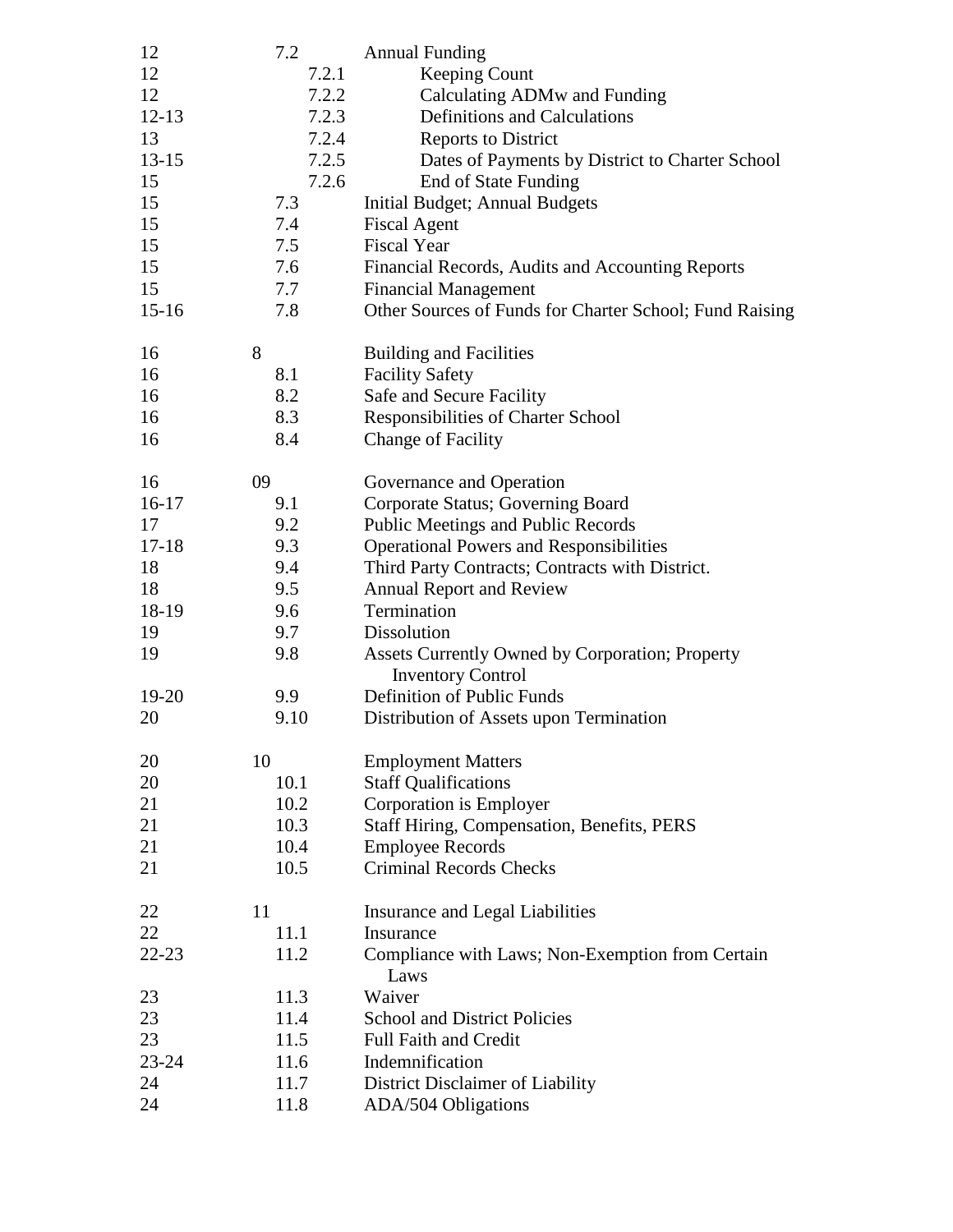| 24    | 11.9  | Transportation                                  |
|-------|-------|-------------------------------------------------|
| 24    | 12    | <b>Miscellaneous Provisions</b>                 |
| 24-25 | 12.1  | <b>Entire Agreement</b>                         |
| 25    | 12.2  | Governing Law                                   |
| 25    | 12.3  | Assignment                                      |
| 25    | 12.4  | Terms and Conditions of Application             |
| 25    | 12.5  | Conflict between Application and Contract       |
| 25    | 12.6  | District Liaison                                |
| 25    | 12.7  | Amendment                                       |
| 25    | 12.8  | Notice                                          |
| 25    | 12.9  | No Waiver                                       |
| 26    | 12.10 | Dispute Resolution                              |
| 26    | 12.11 | Mediation                                       |
| 26    | 12.12 | Severability                                    |
| 26    | 12.13 | Delegation                                      |
| 26-27 | 12.14 | <b>Prior Actions</b>                            |
| 27    | 12.15 | <b>Attorney Fees</b>                            |
| 27    | 12.16 | Definitions                                     |
| 27    | 12.17 | Incorporation of Application and Other Exhibits |
| 27    | 12.18 | Corporation Authority to Enter Into Contract    |
| 28    |       | Signature page                                  |
|       |       |                                                 |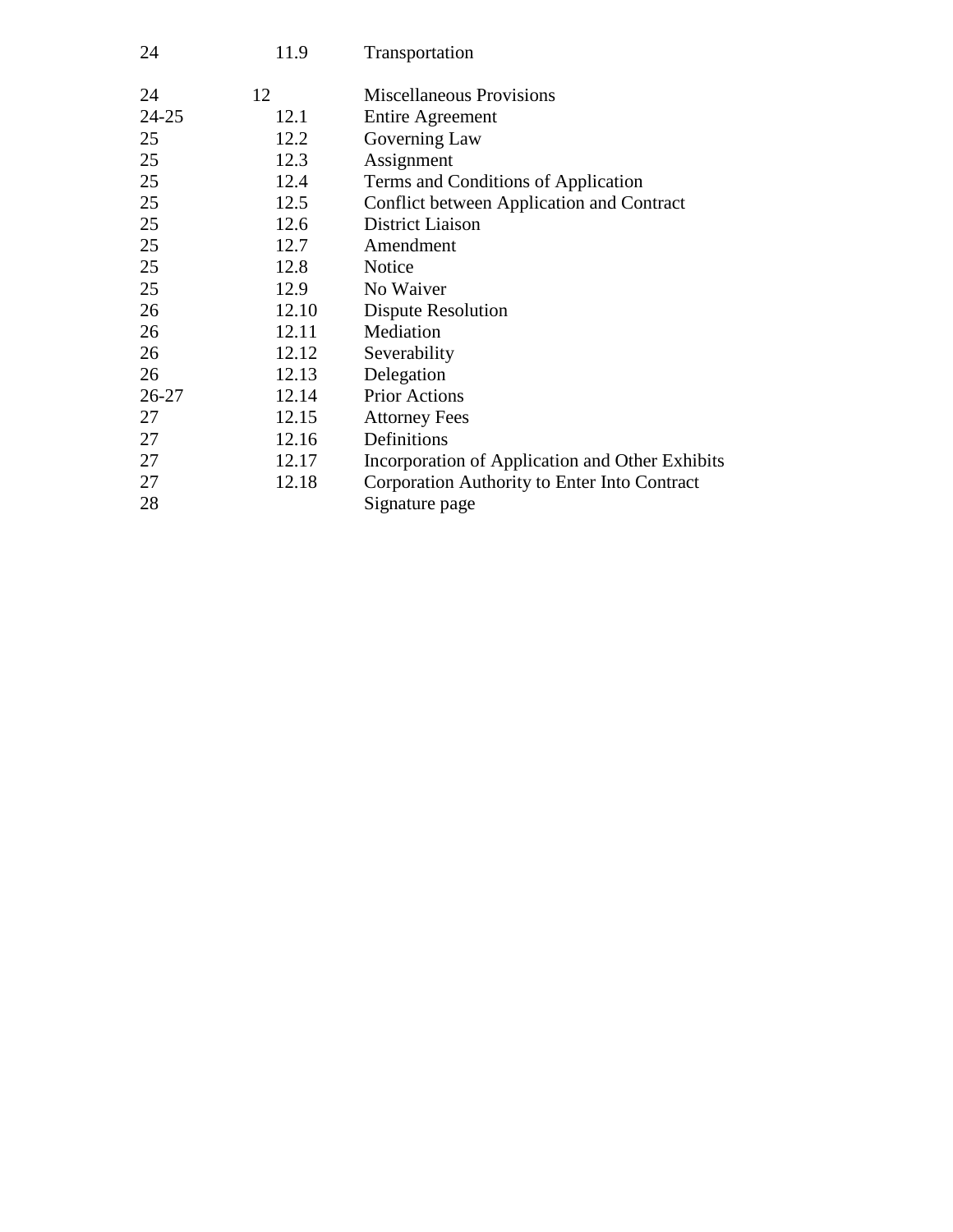# **CHARTER SCHOOL CONTRACT**

THIS CONTRACT, dated this tenth day of March, 2003, is made and entered into by and between the Sheridan School District 48J ("District") and Sheridan Japanese School Foundation, an Oregon nonprofit corporation ("Corporation").

#### **RECITALS**.

WHEREAS, the Oregon Legislature has enacted ORS Chapter 338 for certain purposes enumerated in that chapter; and

WHEREAS, on November 1, 2002 an application (attached and incorporated as Exhibit A) was submitted to the District for formation of The Sheridan Japanese School as a public charter school ("Charter School") to operate within the District; and

WHEREAS, the District has determined that the charter application, as amended herein, complies with the purposes and requirements of ORS Chapter 338; and

WHEREAS, the Board of the District held a public hearing on the provisions of the proposal in accordance with ORS 338.055 and evaluated the criteria set forth in ORS 338.055; and

WHEREAS, the Board of the District has determined that the Corporation has demonstrated sustainable support for the Charter School by teachers, parents, students, and other community members, and that the proposal of the Corporation addresses the criteria required in the proposal process; and

WHEREAS, by a resolution adopted January 23, 2003 (attached and incorporated as Exhibit B) the District Board conditionally granted the application contingent upon negotiation and execution of a contract acceptable to the Corporation and the District;

WHEREAS, by a resolution adopted May 22, 2007 the District Board approved the request by the Charter School for a five year extension; and

WHEREAS, this Contract, including the Exhibits, will constitute the full and complete agreement between the parties regarding the governance and operation of the Charter School; and

WHEREAS, the parties desire that the Corporation be authorized to operate the Charter School and conduct its affairs in accordance with the terms of this Contract and ORS Chapter 338.

NOW, THEREFORE, inconsideration of the foregoing recitals and the mutual understandings, releases, covenants and payments herein described, the parties agree as follows: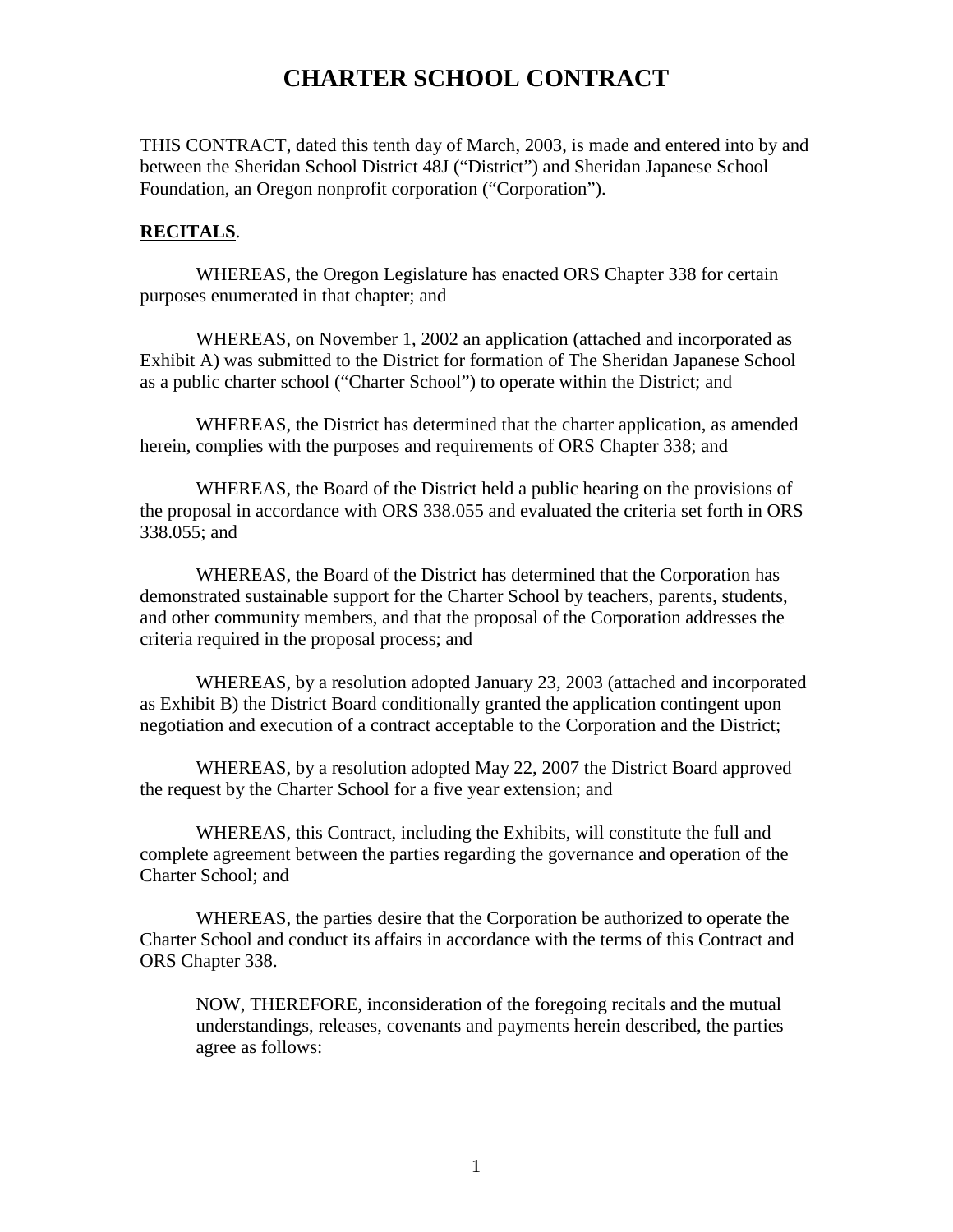# **AGREEMENT.**

### **1. Grant of Charter**.

The Corporation is granted, in accordance with ORS Chapter 338 and the terms and conditions of this Contract, a charter to operate the Charter School as described herein.

## **2. Existing Conditions to Operation of Charter School**.

In order for the Corporation to operate the Charter School the following conditions shall be met:

**2.1** The Corporation shall provide proof to the District that the Corporation has entered into an agreement to purchase, lease, rent or otherwise secure a facility for the Charter School to operate within the District boundaries; and

**2.2** The Corporation shall secure the appropriate and necessary occupancy and safety permits for the facility and deliver proof of these permits to the District; and

**2.3** The Corporation shall secure insurance in accordance with Section 11.1 and deliver proof of that insurance to the District; and

**2.4** The Corporation shall prepare and deliver to the District a financial statement and budget which accounts for the costs associated with the facility and required insurance policies.

# **3. Effective Date**.

Subject to the conditions in Sections 2.1 through 2.4, this Contract shall commence on the date executed by the parties and run for a term of 10 years; the expiration date of this term shall be June 30, 2023.

# **4. Term and Renewal** .

**4.1 Term**. The term will be ten (10) years, beginning on June 30, 2013, the effective date under Section 3, and expiring June 30, 2023 as defined in ORS 338.065(4).

# **4.2 Renewal**.

**4.2.1** The renewal of this agreement shall be in accordance with the process defined in ORS Section 338.065 (5), as amended.

#### **5. Grade Range, Educational Program, Curriculum, and Student Assessment**.

**5.1 Age and Grade Range**. The Charter School may provide instruction to students in grades four (4) through twelve (12). The age requirements for students in any grade shall be the same as applicable state law, if any. The total number of full-time students enrolled at the Charter School shall not exceed 88, pursuant to ORS 338.155 and ORS 327.013.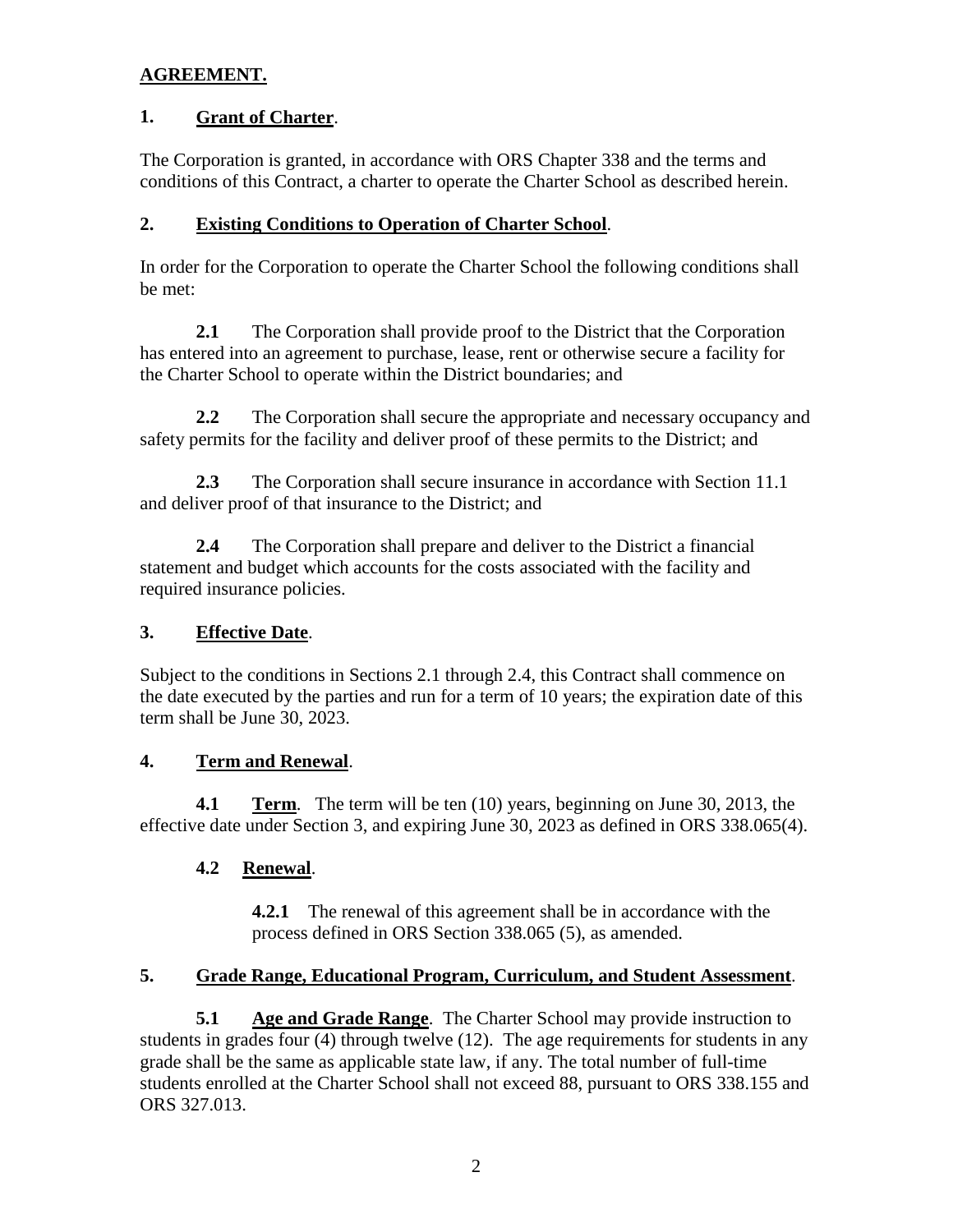# **5.1.1 Foreign Exchange Student**

Foreign exchange student may be admitted as guest student without the provision of state school funding per Charter School Board invitation. Charter School agrees to comply with all ODE regulations. The addition of the Charter School foreign exchange student program cannot limit the number of foreign exchange students permitted for the districts high school foreign exchange program, pursuant to ORS 339.133(6)(b) (B)

# **5.2 Curriculum**.

**5.2.1** The District agrees to waive its curricular requirements, to the extent permitted by state law, but subject to the implementation of the Charter School's instructional programs outlined in its application, and as amended herein. The Charter School shall have the authority and responsibility of designing and implementing its educational program, subject to the conditions of this Contract, in a manner that is consistent with state law.

**5.2.2** The educational program, pupil performance standards and curriculum designed and implemented by the Charter School shall meet or exceed any content standards adopted by the State of Oregon and shall be designed to enable each pupil to achieve such standards. The Charter School agrees to comply with all state requirements concerning academic content areas as defined in ORS 329.045.

**5.2.3** The Charter School agrees to comply with all District credit requirements leading to a high school diploma or modified diploma.

**5.2.4** The Charter School agrees to obtain prior approval from the District before making a fundamental change to the educational program outlined in its application. A fundamental change is defined as changing the core curriculum of the Charter School, changing the academic focus of the Charter School, or adopting a curriculum that does not meet district or state standards. The District may, at its sole discretion, approve or disapprove fundamental changes in the educational program.

**5.2.5** The Charter School Board shall establish a written policy for resolving complaints against the Charter School, including complaints regarding curriculum. Any changes to policy shall be forwarded to the District within 30 days of the change.

# **5.3 Student Assessment**.

**5.3.1 Assessment System**. The assessment system of the Charter School will have two parts: (1) formative assessments to be used by teachers for the purpose of diagnosing student academic progress in each of the content areas; and (2) summative assessments that will be used to assess final student outcomes. Both types of assessments will be used as part of the Charter School's internal accountability plan. In addition, the Charter School will also collect and report data on several non-academic performance areas and measure them against performance objectives. Results of the endof-term formative assessments, summative assessments, and the non-academic performance measures will be included as part of the annual report referred to in Section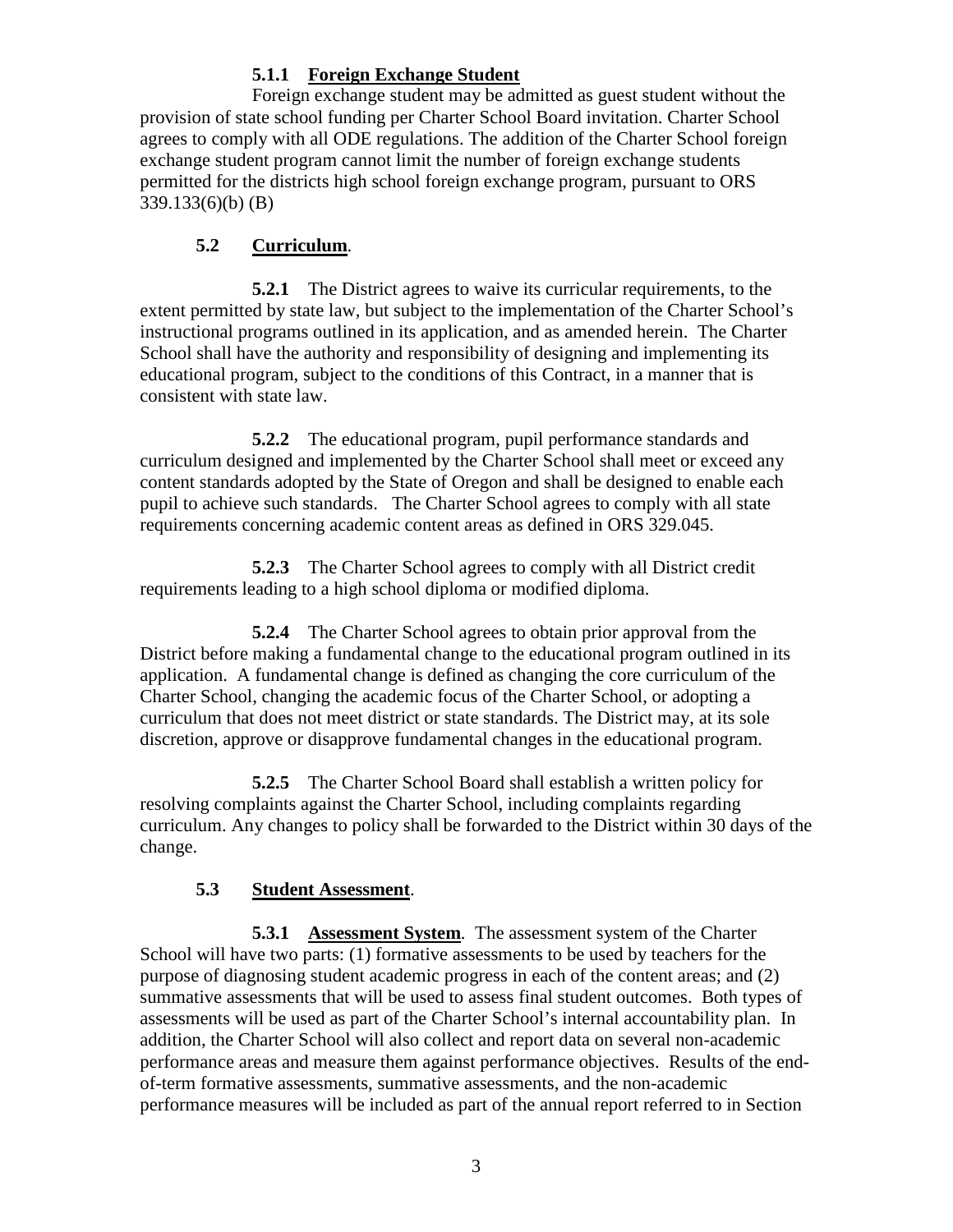9.5 (reported in a confidential or coded manner so as to not disclose which assessment results correspond to individual students).

## **5.3.2 Formative Assessments** .

(a) The primary formative assessment to be used by the Charter School will be performance tests given to the students on a regular basis. Student scores on these tests will be the classroom teacher's check on how successfully the content of the curriculum has been mastered by the students. Over the course of each year, each student will develop a history of recorded scores on these performance tests. The end-ofterm scores (reported in a confidential or coded manner so as to not disclose which assessment results correspond to individual students) will be reported in the annual report as a measure of the extent to which the Charter School has successfully implemented its curriculum. As an objective for these performance tests, the Charter School's goal is to maintain an average 80% score on the tests.

(b) In addition to test scores, the Charter School will use a variety of formative assessments as diagnostic measures of student progress. For example, portfolios will also be a part of the continuing assessment, showing examples of work by each child at every grade. These portfolios will document students' work, display a command of skills and content, and provide insight into the learning process over time. These portfolios will include a variety of student work samples, along with observations and evaluations of student learning and performance by the student and school staff.

(c) Performance-based assessments will also be used. These require students to actively solve problems and apply knowledge in production-driven learning activities. These activities may include science experiments, dramatic and oral presentations, video productions, research, and so forth.

**5.3.3 Summative Assessments**. The summative assessments the Charter School will use are the Oregon statewide assessments (currently grades 5, 8 and 10), which will be administered on the same schedule the District uses. If state law requires additional grades to be included, the Charter School will administer those assessments as well. In addition, if requested by the District, off-year tests will also be given (grades 4, 6, 7, and 9), using the same vendor as the District, provided the District agrees to pay the expenses of such tests. If the Charter School requests the off-year tests, it will assume responsibility for the expense of such tests. If at any time the statewide assessments are no longer required by state law or state regulation, and if the District elects to administer an alternative test or assessment, then the Charter School will administer such alternative test or assessment for its students in the same grades as required District-wide, using the same vendor as the District, provided the District agrees to pay the expenses of such tests. Statewide test scores and the percent of children meeting or exceeding benchmarks will be reported for all students.

**5.3.4 Non-Academic Performance Objectives** . The Charter School will collect data on, and strive to meet, the following non-academic performance indicators:

(a) Attendance. The Charter School will seek to maintain an average attendance rate of 90% or higher.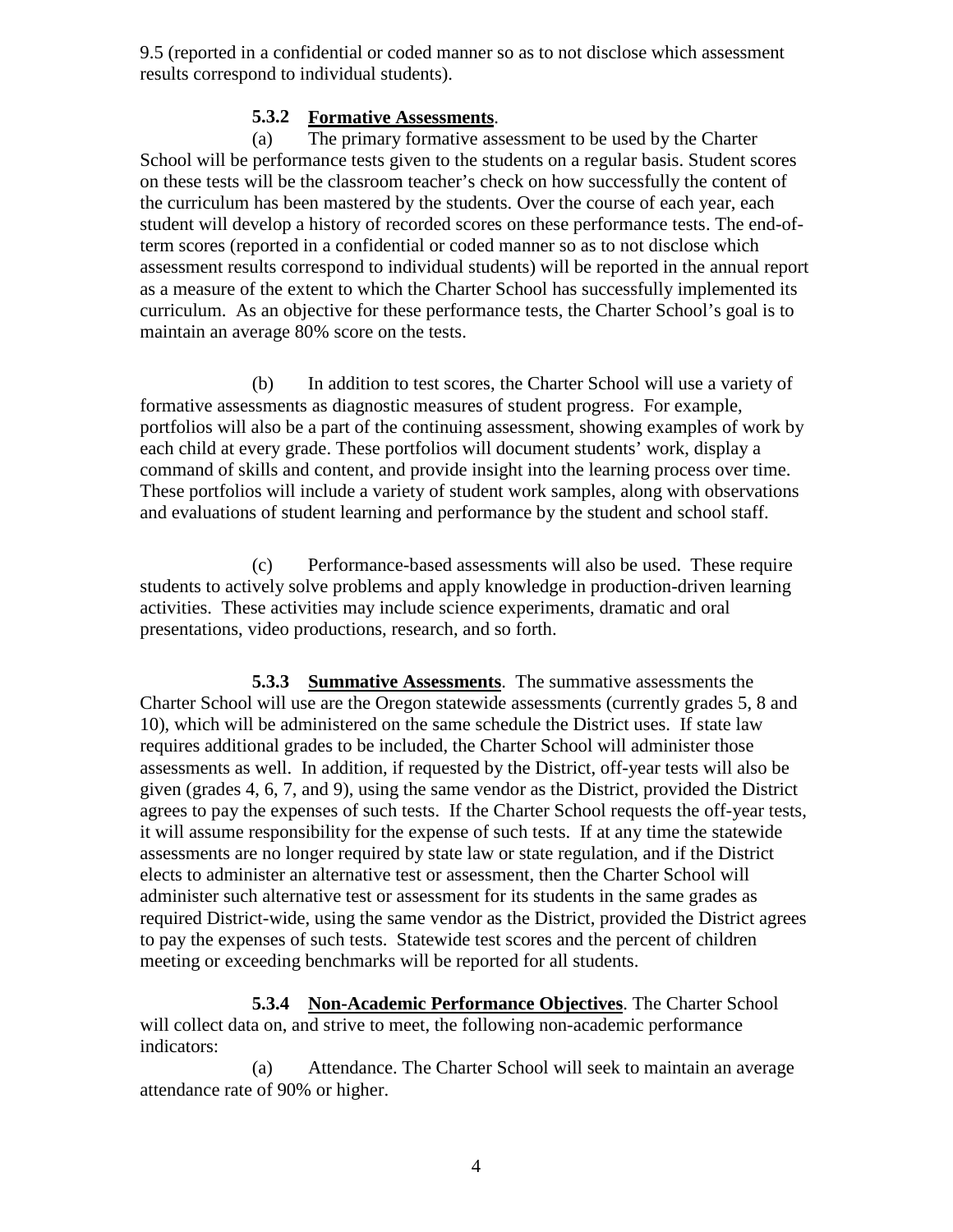(b) Parental involvement and satisfaction. The Charter School parents will be surveyed annually for their opinion of the school and how well it is serving their children. Each spring a parent survey and a student survey will be conducted. The results will be compiled, recorded and retained, and they will be presented as part of the overall evaluation information that is provided to the District. Because of the subjective nature of survey instruments, there will be no numerical benchmark, such as an average satisfaction rating, but the Charter School's goal is that both parents and students will report high levels of satisfaction with the Charter School program.

(c) Parent-Teacher Conferences. The Charter School will seek to have 90% of parents attend three parent-teacher conferences each academic year. Teachers will record conference participants; this data will be included in the annual report.

**5.4 Graduation Activities**. Students of the Charter School may be eligible to participate in graduation ceremonies or activities that are sponsored by the District for the District's graduating students if the student meets the District's requirements to participate in the graduation ceremony or activities.

# **5.5 Curricular and Extracurricular Activities**.

**5.5.1** Charter School students are eligible to participate in extracurricular activities at their neighborhood schools (that is, the District school the student would otherwise attend if not attending the Charter School) at no charge to the Charter School. Students of the Charter School who participate in extracurricular activities of the District shall be subject to same rules regarding fees, eligibility, and conduct that other District students must meet. Students of the Charter School who are not residents of the District must comply with applicable OSAA rules and District policy before being eligible to participate in extracurricular activities in the District school.

**5.5.2** The District shall not be required to provide transportation for a Charter School student to and/or from an extracurricular activity (such as daily or regular practices of a sports team or music team) that is taking place at a District school (for example, transportation from the student's home or from the Charter School to the District school where the activity is taking place, and then the return trip). However, in situations where the District provides transportation services for a team or group (for example, bus transportation of a sports team from a District school to a game that is taking place in another district, or transportation of a music group from one District school to another location), the Charter School student will receive the same transportation services as other District students, and thus will be treated like any other member of the sports team, music group, and so forth. To illustrate: if the District is taking a sports team by bus from the District high school to an away game, the Charter School student who is a member of the team would be responsible for transportation from either home or the Charter School to the District high school where the team will board the bus and then back home after the game; but the student will ride the bus with the rest of the team from the high school to the away game and then back to the District high school. The District is not required to alter or add any additional buses or bus routes to accommodate a Charter School student.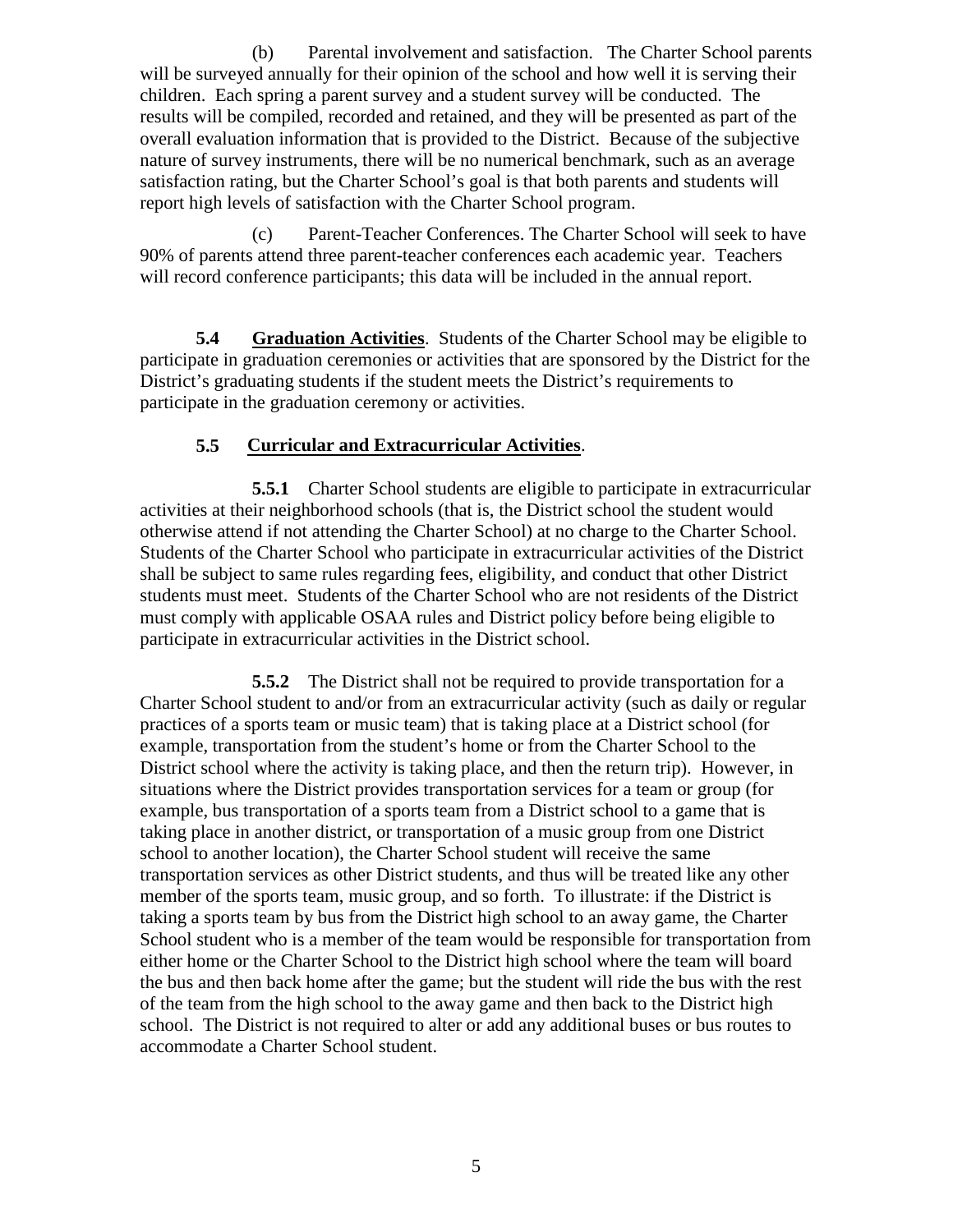**5.5.3** District high school students will be eligible to take a Japanese class at the Charter School, if the Charter School determines there is available space in the class and if the same or similar course is not being offered at the District high school. There shall be no charge to the District for such course or to the student except for any fees or expenses that other students in the course are properly required to pay. Likewise, Charter School students will be eligible to take a course at the District high school if the District determines there is available space in each such class and if the same or similar course is not being offered at the Charter School. There shall be no charge to the Charter School for such course or to the student except for any fees or expenses that other students in the course are properly required to pay. Transportation to and from the location where the course is being taught is the responsibility of the individual student and his/her family

**5.6 Records and Reports**. The Charter School shall comply with all applicable federal and state laws concerning the maintenance, retention and disclosure of student records, including, without limitation, the Oregon Public Records Law (ORS 192.410-192.505). The Charter School shall cooperate with the District by providing any reports or records to the District within 15 days of a request by the District that the parties mutually agree are necessary to meet the District's reporting obligations to the Oregon Department of Education or the U.S. Department of Education. All records established and maintained in accordance with this Contract shall be open to inspection by the District.

**5.7 Nonreligious and Nondiscrimination**. In compliance with ORS 338.035(7), the Charter School shall not be affiliated with a nonpublic sectarian school or a religious institution. This does not preclude the Corporation from leasing or renting a facility from a church or religious organization, subject to the provisions of Section 8.6. In compliance with ORS 338.115(4), the Charter School shall not violate the Establishment Clause of the First Amendment to the United States Constitution or section 5, Article I of the Oregon Constitution, or be religion based. In compliance with ORS 338.115(1)(h) and ORS 659.150, no person of the Charter School shall be subjected to discrimination on the basis of age, disability, national origin, race, marital status, religion or sex. In compliance with ORS 338.125(3), the Charter School shall not limit student admission based on ethnicity, national origin, disability, gender, income level, proficiency in the English language or athletic ability, but the Charter School may limit admission to students within a given age group or grade level.

# **5.8 Open Enrollment**.

**5.8.1 Voluntary Enrollment; Who is Eligible**. Student enrollment in the Charter School will be voluntary. All students who meet age requirements applicable to a particular grade level will be eligible for enrollment. Other than the age of a student and the preferences allowed by law (see Section 5.8.6), there will be no criteria for selection of students. A student will be deemed admitted to and enrolled in the Charter School when the student's application has been unconditionally accepted by the Charter School following completion of a phase of the enrollment process described below and after conditions to such acceptance have been satisfied. Enrollment of special education students will be governed as described in Section 5.8.9.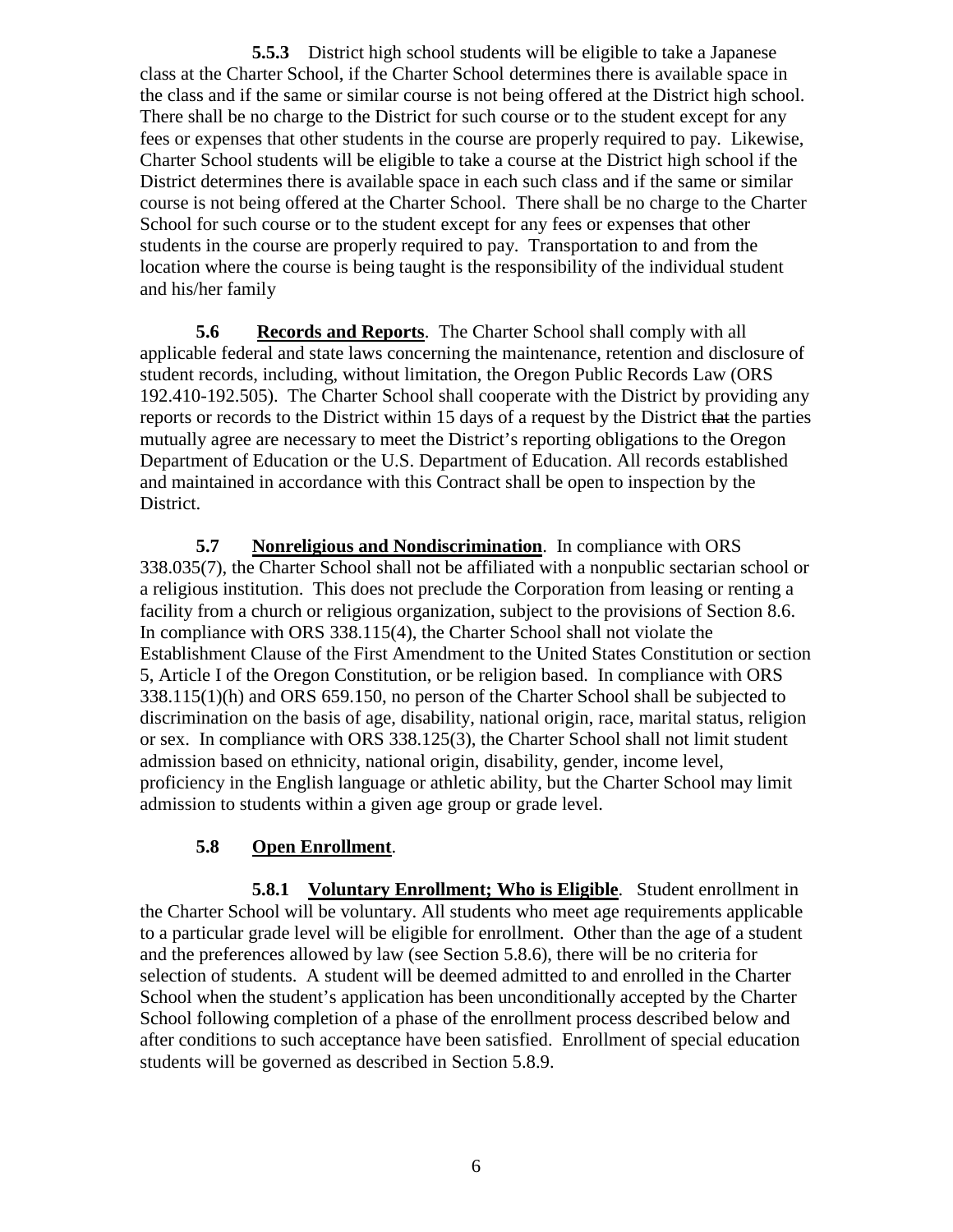**5.8.2 Phased Enrollments**. The Charter School shall be allowed to conduct a multi-phase enrollment process. At the election of the Charter School each year, there may be a series of open enrollments, provided the process conforms to this Contract. Each year, the Charter School will set deadlines by which such applications must be received for each phase of the enrollment process. These deadlines may change from year to year at the discretion of the Charter School. The Charter School board will approve any forms and policies that may otherwise be needed to govern the enrollment process, and may change those from time to time as they determine what works best.

**5.8.3 Application Process; First Phase of Enrollment Process**. On a date set by the Charter School board, prospective students could apply for admission to the Charter School for the school year that begins the following September. For the first phase of the enrollment process, if the number of applications received by the deadline for the first phase is less than or equal to the maximum number of students allowed, then all the applications will be accepted (including applications from nonresidents, as described in Section 5.8.8).

If the number of applications received is greater than the maximum number of students allowed, then the Charter School will conduct an equitable lottery, in a manner determined by the Charter School and consistent with state law, to admit the maximum allowed number of students and to create a waiting list for subsequent admission should a space become available later. Order of priority on the waiting list will be determined through the lottery process, pursuant to ORS 338.125.

**5.8.4 Other Enrollments**. If the Charter School receives fewer applications than the maximum number of students allowed, then the Charter School may set a second application deadline. The admissions process will be the same as with the first phase, but will apply only with respect to the "available spaces." However, the Charter School may also accept additional applicants in order to create or expand a waiting list.

If, after the second enrollment, there still remain "available spaces" or the Charter School desires to create or expand a waiting list, the Charter School may set further application deadlines before the school year begins. The admissions process will be the same as with the second phase, again applying only with respect to the "available spaces" (or to create or expand a waiting list) pursuant to ORS 338.125

**5.8.5 Use of Waiting List; Filling Spaces if No Waiting List**. If, at any time, a student who has been enrolled declines to attend the Charter School, or if an attending student withdraws or is permanently expelled, the Charter School may admit the next student on its waiting list. The parties acknowledge that after the final phase of enrollment has been completed and during the school year, a situation could arise where an opening is created [for example, if a student leaves the School], but at that time there might not be a waiting list, or all students on the waiting list might have already enrolled. In that situation, the Charter School may enroll the first student who applies for that available space, so that there is no delay or unnecessary expense incurred in an additional marketing effort and open enrollment process.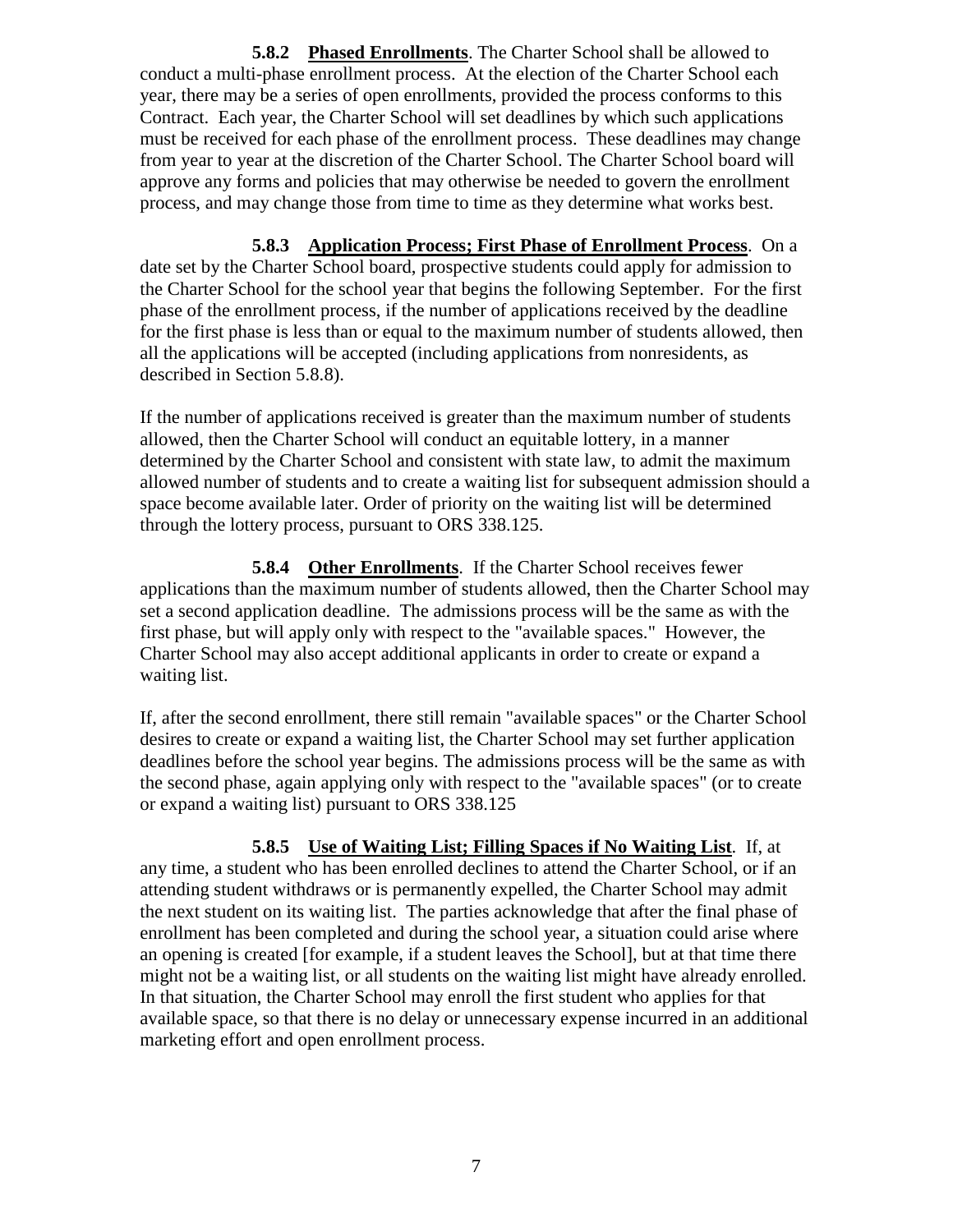**5.8.6 Preferences** . As provided in ORS 338.125 the Charter School will give admissions preference to (1) students who were enrolled in the Charter School in the prior year, and (2) applicants who have siblings who are presently enrolled in the Charter School and who were enrolled in the Charter School in the prior year, (3) waitlist carryover re-applicants, and (4) applicants who are residents of the Sheridan School District.

#### **5.8.7 Special Education Students** .

(a) The Charter School application form will ask if the applicant has an Individualized Education Program ("IEP") under IDEA. For any prospective student with an IEP, the Charter School will notify the IEP team leader as soon as possible, and a representative from the Charter School will attend the IEP team meeting at which the team will determine whether or not the Charter School is the appropriate placement. If the IEP team cannot meet before the Charter School holds its enrollment lottery under this Section 5.8, then the IEP student(s) will be included in the lottery as if the placement had been approved. Any student with an IEP whose application is accepted will receive a conditional acceptance; the acceptance and enrollment will become final when the IEP team has determined that the Charter School is the appropriate placement.

(b) The Charter School will admit students without regard to their status as special education students, if the student's IEP team determines that the school is the appropriate placement. The parties intend by this process to ensure that the Charter School does not unintentionally discriminate against enrolling special education students or otherwise violate applicable laws.

**5.9 Minimum Enrollment**. The minimum enrollment for each school year shall be 25 full-time students. The District may terminate this Contract if student enrollment in the Charter School falls under 25 students during any school year, as provided in ORS Chapter 338. For purposes of this Contract full-time student means a student who is receiving more than one-half of his or her instructional program at the Charter School.

**5.10 Dual Enrollment**. The Charter School shall not permit a Charter School student to attend on a full-time basis both the Charter School and another public school, another public charter school, or a non-public school without prior approval of the District. If the Corporation becomes aware that any student at the Charter School is enrolled and attending another public school, another public charter school, or a nonpublic school on such a full-time basis, the Charter School will notify the District and will request that the parent of such student take appropriate action to reduce the student's full-time enrollment and attendance to one school.

**5.11 Student Attendance, Conduct and Discipline**. The Charter School shall maintain accurate enrollment data and daily records of student attendance and shall provide these data to the District on a monthly basis by no later than the 10th of each month, for the preceding month. The Charter School shall implement a system of uniform student discipline consistent with the application, specifically Section 14 and Exhibit C, and shall notify its students of the students' rights and responsibilities as provided in the application. The Charter School board may amend its policies from time to time as provided in Section 11.4. The Charter School shall notify the District immediately upon a student being expelled from the Charter School. The Charter School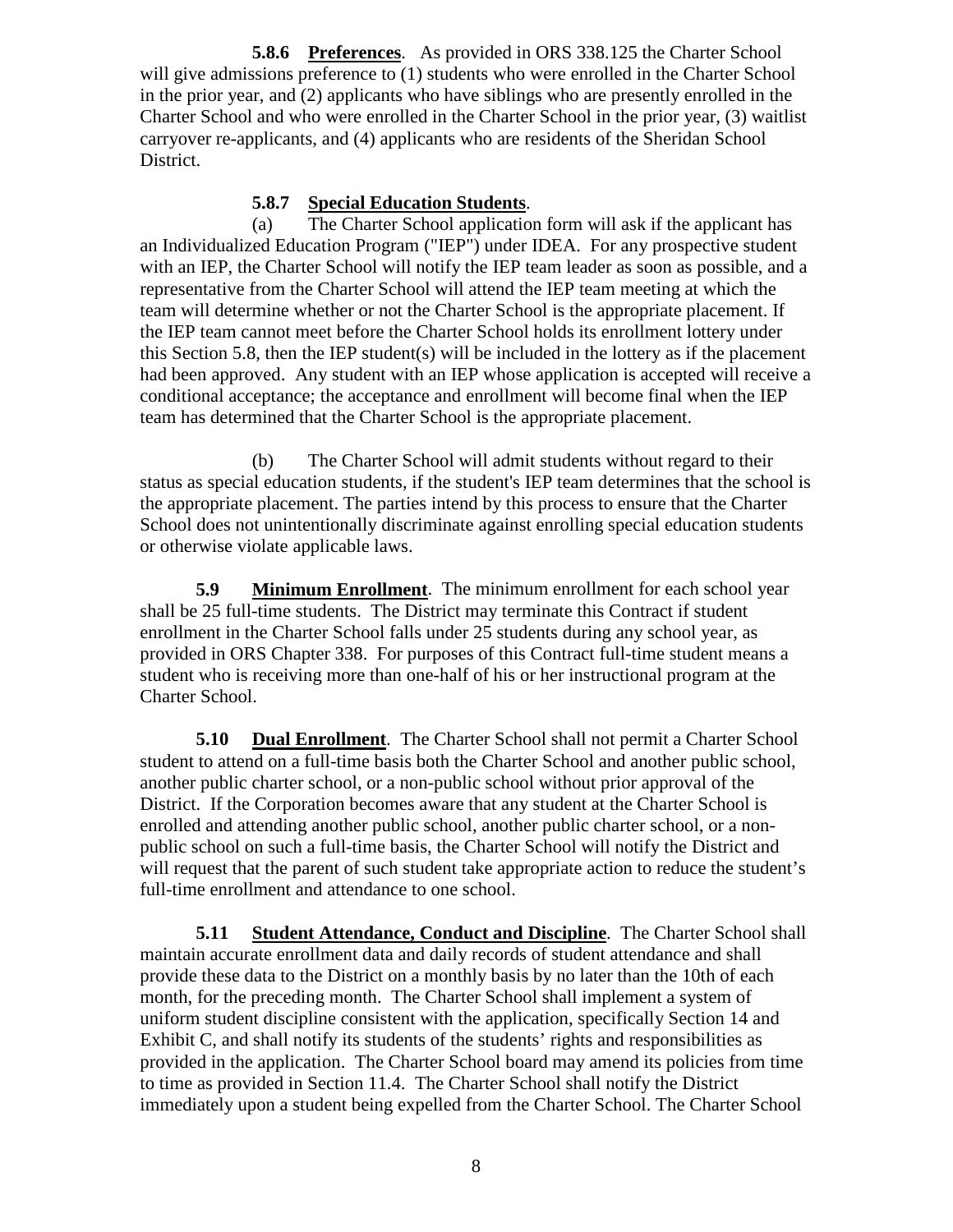and the District shall extend full faith and credit to the suspension and expulsion of a student of the other, unless both parties agree in writing to a variance from this requirement.

5.12 Education of Students with Disabilities. The Charter School shall comply with all District policies and regulations and the requirements of federal and state law concerning the education of children under the Individual with Disabilities Education Act ("IDEA"). Compliance by the Charter School includes, but is not limited to, the following:

**5.12.1** The Charter School shall comply with all District policies regarding discipline of special education students.

**5.12.2** The Individual Education Plan/Program (IEP) team is determined by federal law. The parties expect that the Charter School will have at least one classroom teacher of each enrolled special education student serve on the IEP team. The resident school district of the special education student will designate the student's case manager.

**5.12.3** The student's IEP team will determine the appropriate educational program and placement for the student. The Charter School shall abide by the IEP team's decision on program and placement.

**5.12.4** For those services that the IEP team, the District and the Charter School mutually agree would be best delivered by District employees, the Charter School will make every reasonable effort to work closely with District staff to assist in the effective delivery of the services. This might include either inclusion or pull-out service delivery. The Charter School will see to it that its staff has received special training when necessary for the delivery of special education services that will be conducted by its staff, as agreed to by the District, the IEP team, and the Charter School.

**5.12.5** The funds from the Oregon Department of Education representing the Average Daily Membership weighted (ADMw) for special education for Charter School special education students shall be retained by the District, if the student is a resident of the District. To illustrate, if the District's General Purpose Grant were \$5,000 per ADMw, the District would receive 2.0 times that amount, or \$10,000, for each special education student under the current formula; the amount payable to the Charter School for each special education student in grades 8 or below [using the 80% formula under Section 7.2.2(b)] would be \$4,000; the District would retain the remainder of \$6,000.

**5.12.6** The District has the discretion to determine which specialized programs will be offered on site at the Charter School site.

**5.12.7** The student's IEP team may recommend any appropriate placement for the student based on the student's needs, whether in or out of the Charter School. The Charter School shall not change the student's placement or IEP without IEP team action.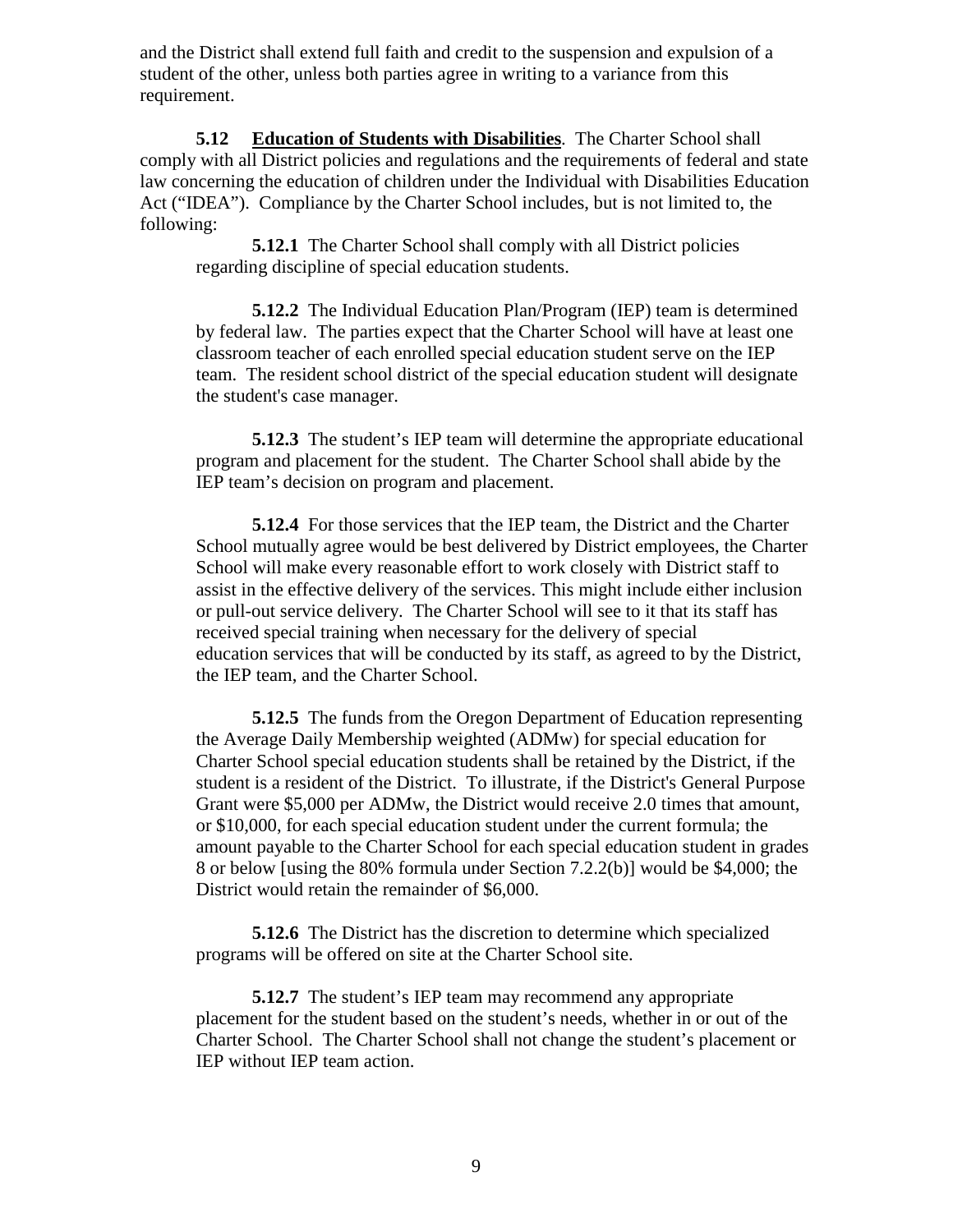**5.12.8** Special education transportation will only be provided to a Charter School special education student if it is a related service on the Charter School student's IEP.

**5.12.9** The Charter School shall provide substitutes for the Charter School staff who are required to attend IEP meetings or other meetings related to a Charter School special education student during the instructional day at the Charter School expense.

**5.12.10** If, after a student is enrolled and attending the Charter School, the staff and employees of the Charter School suspect a student may be eligible for special education and related services under IDEA, the Charter School shall comply with the District practices and policies for referral of the student for evaluation. Specifically, the Charter School shall notify the student's resident district and shall cooperate with the District's Student Assistant Program if a Charter School student may need evaluation to determine eligibility for special education. Any student referred for evaluation shall remain enrolled at the Charter School until an IEP team determines that the Charter School is not the appropriate placement for that student.

**5.12.11** The Charter School and the District will negotiate a contract under which the District will compensate the Charter School for the special education services, accommodations, and modifications that the Charter School will be providing, based upon each student's IEP, in accordance with federal and state special education laws.

#### **5.13 Student Welfare and Safety**.

**5.13.1** The Charter School shall comply with all applicable state and federal laws concerning student welfare, safety and health, including, without limitation, the reporting of child abuse, accident prevention and disaster response, and any local, state or federal regulations governing the operation of school facilities.

**5.13.2** The Charter School is responsible for the reporting of child abuse and neglect in accordance with state law.

**5.13.3** The Charter School shall immediately inform the District Liaison of any incident regarding child abuse and\or neglect.

**5.13.4** The Charter School shall comply with state and federal law relating to drug administration to students.

**5.13.5** The Charter School shall comply with OAR 548-020-0041, the Teacher Standards and Practices Commission requirements that the chief administrator report certain acts of gross neglect of duty by licensed staff.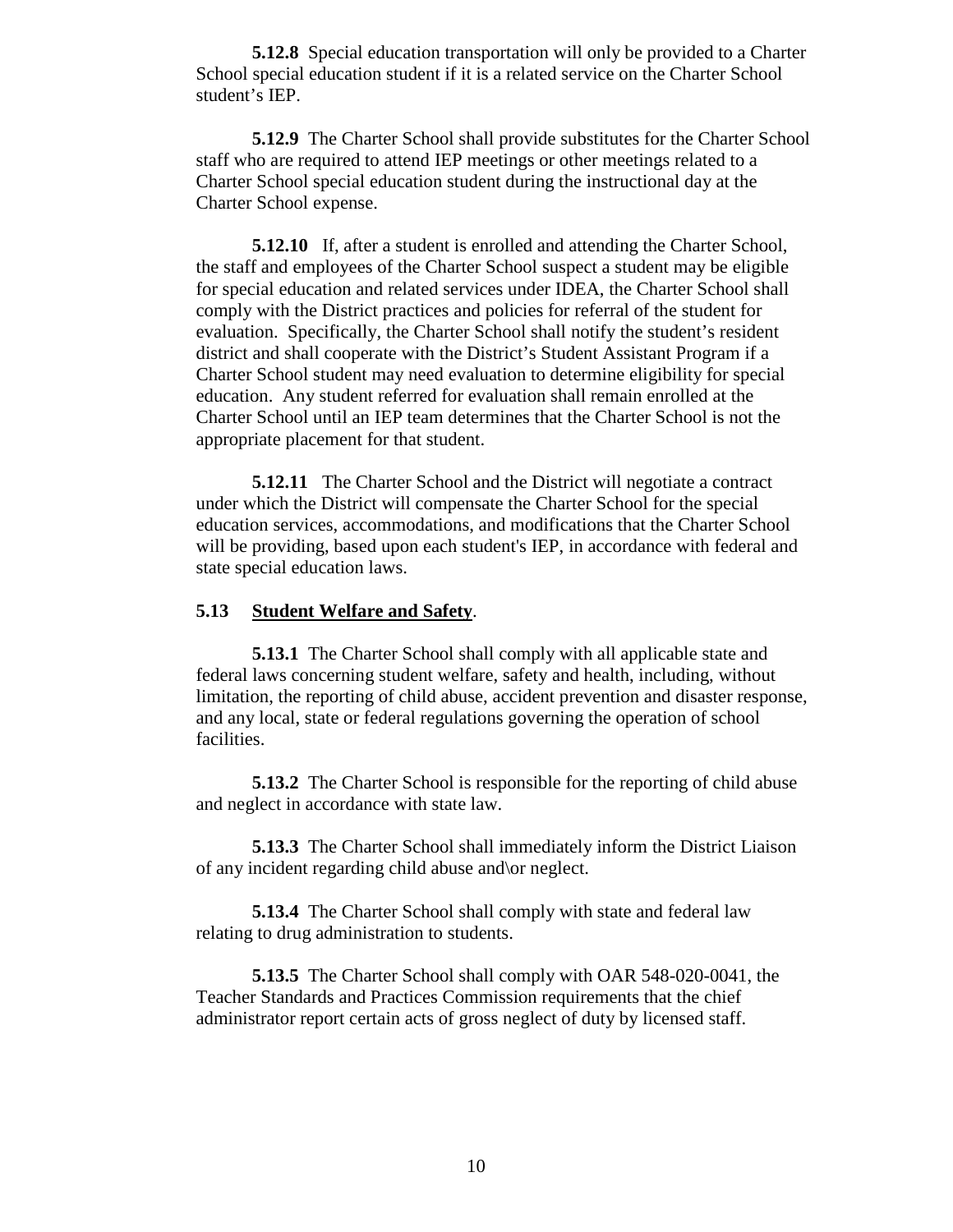5.14 **School Year; School Day; Hours of Operation**. The Charter School may be flexible in its calendar and in the scheduling of its daily activities, provided it conforms to any requirements of state law. However, the Charter School anticipates that its annual calendar will generally match the calendar of the District, and the Charter School may maintain a typical nine-month school year for its regular academic program. The number of instructional hours during each school year will comply with requirements of state law.

**5.15 Alternative Education Model**. Subject to applicable state law, federal law, and the terms of this Contract, the Charter School shall be allowed to promote and implement learning situations that are flexible with regard to environment, time, structure and pedagogy.

# **6. Evaluation of Student Performance and Procedures for Corrective Action**.

**6.1** The Charter School shall pursue and make progress toward achievement of the goals, objectives and student performance standards consistent with those set forth in Exhibit A and this Contract, provided that such goals, objectives and student performance standards shall at all times remain in compliance with Oregon law. If the Charter School fails to make such progress, then the District and the Charter School shall develop a mutually agreed upon written Plan of Assistance.

**6.2.** The plan of assistance shall describe the actions, roles and responsibilities of both the District and the Charter School to ensure Charter School students are receiving an educational program that will allow the students to make such reasonable progress. If the District and the Charter School cannot mutually agree upon a written plan of assistance, then the parties will seek to use mediation under Section 12.11 to reach agreement. If progress is not made as mandated by the plan of assistance, then the District, in its discretion, may take any of the following actions:

**6.2.1** Rewrite the Plan of Assistance to monitor students' academic progress in the following year;

**6.2.2** Send notification to the parents of students attending and enrolled in the Charter School that the Charter School did not meet the academic level of achievement as outlined in this Contract.

**6.3** If the Charter School fails to follow any of the actions stated in any of the Plans of Assistance as stated above, the District shall issue a written notice to the Charter School that it must comply with the terms of the written Plan of Assistance immediately. If, after 15 business days, the Charter School is not in compliance with the written Plan of Assistance, the District may begin the process of terminating the Charter School's operation as a public charter school under Section 9.6 of this Contract.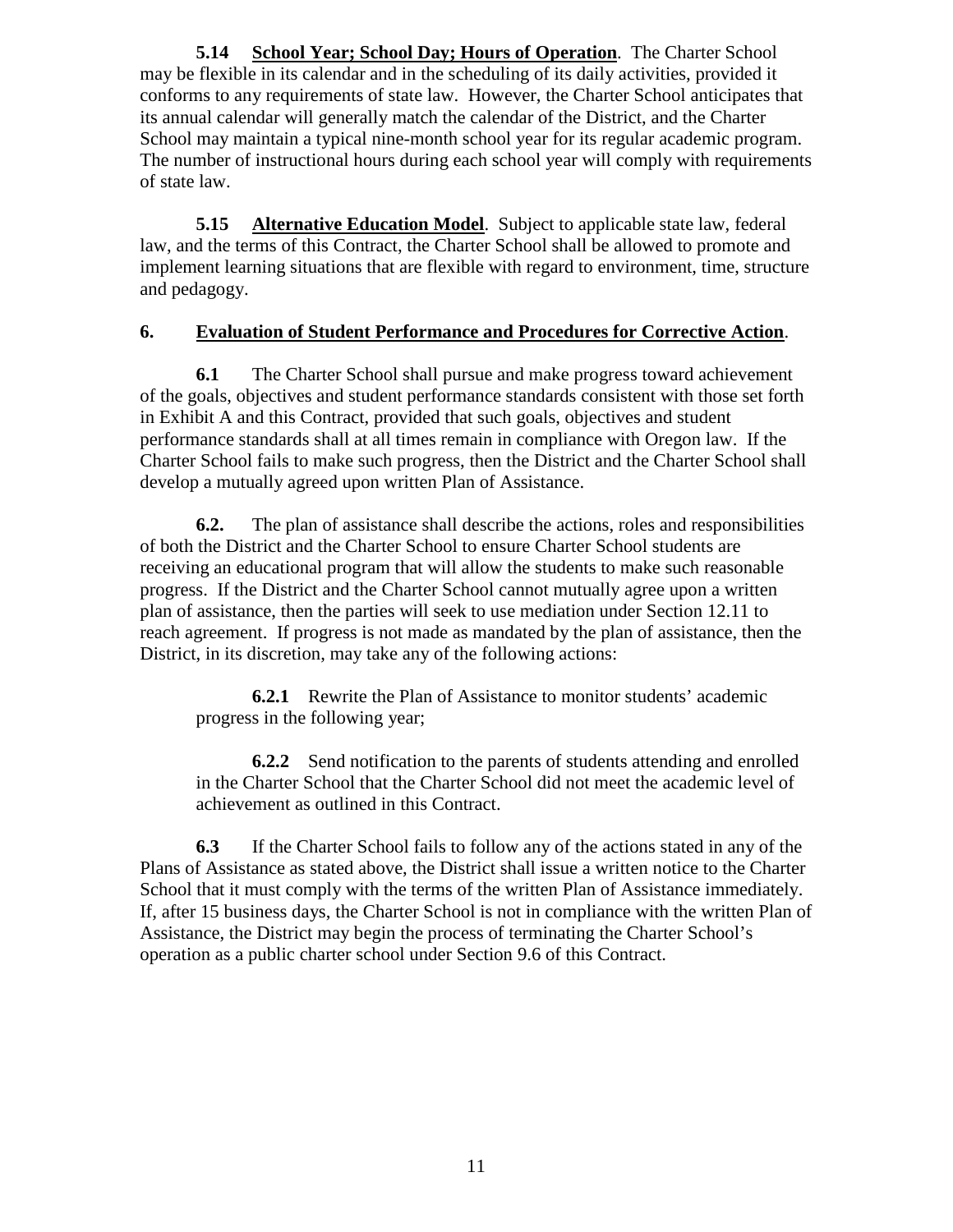# **7. Financial Matters; Funding; Annual Budgets; Annual Audit** .

**7.1 No Tuition; Fees** . The Charter School will not charge tuition to students, except as may be allowed under ORS 339.155 or other applicable law. As noted in ORS 338.115(1)(g), the following laws shall apply to the Charter School: ORS 339.141, ORS 339.147, and ORS 339.155. In accordance with state law, the Charter School may charge reasonable fees for the processing of applications, instructional materials, after-school programs, and student activities, those items described in ORS 339.155 and other items where not prohibited by applicable law. The Charter School shall waive all fees for indigent students in accordance with applicable federal and state law.

#### **7.2 Annual Funding** .

**7.2.1 Keeping Count**. The Charter School shall identify and count, and keep accurate records of, its number of enrolled students and their days present and absent; attendance; special education students; students eligible for and enrolled in an English as a Second Language program under ORS 336.079; and other data required in order to calculate average daily membership, weighted average daily membership (ADMw), and related terms necessary to determine funding under state law, particularly ORS 338.155 and 327.013. (except foreign exchange students, see section 5.1.1 who must be in the student data system coded under ODE guidelines)

# **7.2.2 Calculating ADMw and Funding**.

(a) For each school year, the District shall provide funding to the Charter School in accordance with ORS 338.155(2), as that formula may be changed from time to time, subject to any modifications made by the parties in this Contract. Until the law is changed or the parties otherwise agree by amendment of this Contract, the funding shall be the sum of the following subparagraphs (b) and (c):

(b) Funding related to elementary and middle school students shall be the product of (i) the District's "State School Fund Grant" and Charter School Rate and, [as defined in Section 7.2.3(e)]; multiplied by (ii) the Charter School ADMw for elementary and middle school students; multiplied by (iii) 85%

(c) Funding related to high school students shall be the product of (i) the District's "State School Fund Grant" and Charter School Rate, [as defined in Section 7.2.3(e)]; multiplied by (ii) the Charter School ADMw for high school students; multiplied by (iii) 95%.

# **7.2.3 Definitions and Calculations**.

(a) The Charter School shall determine its ADMw for the period to be covered by reports given to the District [using projected ADMw for the first report specified below].

(b) The calculation of the additional amounts under ORS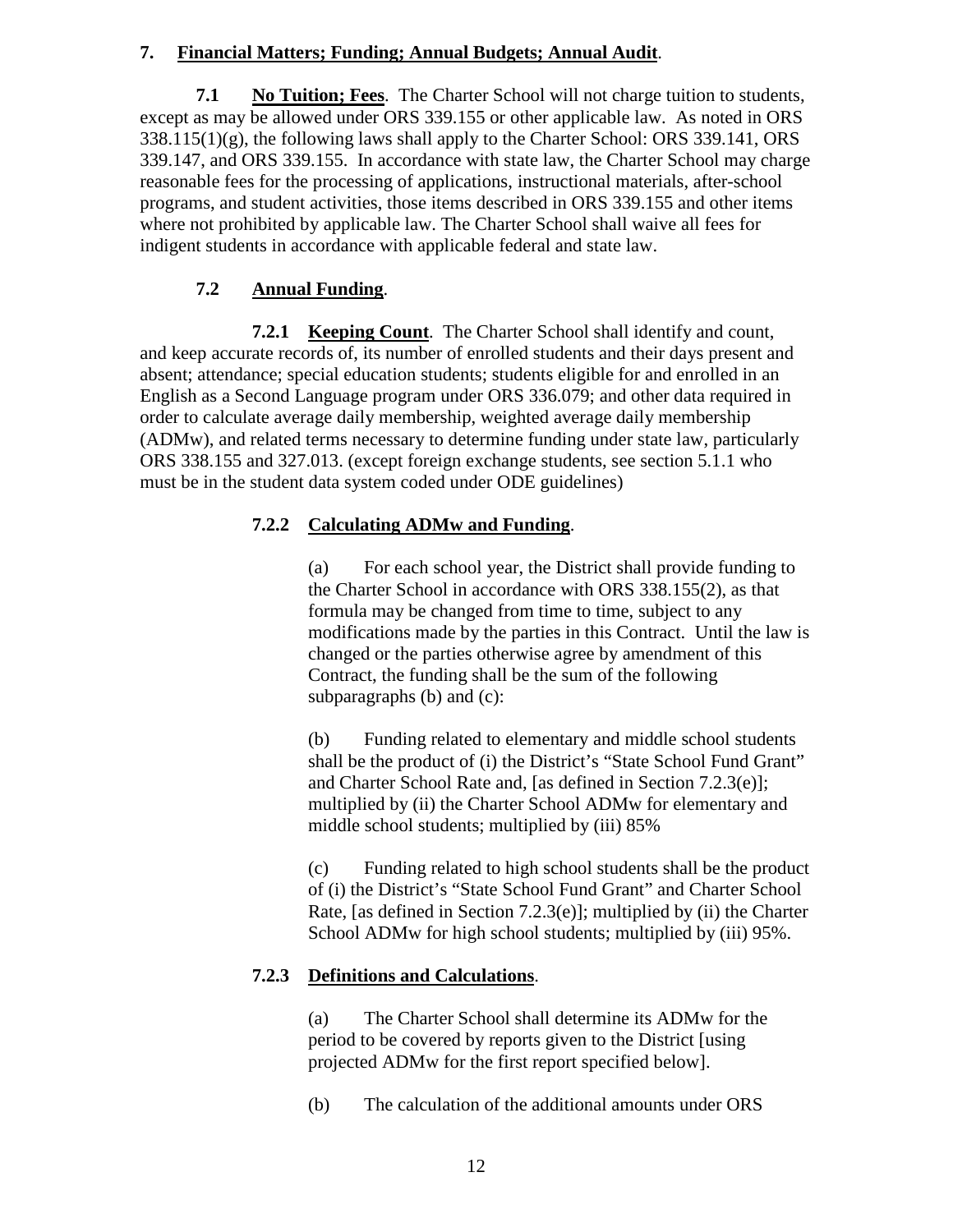327.013(7)(a) shall include, but not be limited to, an additional 0.5 for each student in average daily membership eligible for and enrolled in an English as a Second Language program under ORS 336.079.

(c) In addition, to take into account the "poverty factor" under ORS  $327.013(7)(a)(E)(i)$ , the parties will use the same percentage used in calculating the District's adjusted poverty factor, as that percentage may be changed from time to time. To illustrate, suppose the poverty factor used for the District is 16% of ADM; assume the ADM for the Charter School is 100 students; then 100 would be multiplied by 16%; and this would be multiplied by 0.25; thus, a total of 4.0 would be added to the Charter School's ADM in calculating ADMw.

(d) This Contract will be changed to conform to any changes in state law relating to the calculation of ADMw or otherwise that affects funding of charter schools.

(e) In Section 7.2.2, the term "State School Fund Grant" (using terms generally as defined in ORS 327.013 "State School Fund Grant" distribution computations for school districts) and as per Charter School rate (ORS 338.155).

(f) In addition, to the extent the District experiences any reduction or increase in its state funding "State School Fund Grant," and or Charter School rate proportionate reductions or increases will be made to the Charter School by adjustment or setoff in subsequent months.

**7.2.4 Reports to District**. The Charter School shall give written reports to the District, containing the data set forth in Sections 7.2.1 to 7.2.3, on or before the 30th day of each month of each school year. The reports submitted before school begins each fall (that is, reports for July and August), and thus the payments due from the District based on those reports, will be based on the Charter School projected ADMw. Each year, before the District is required to submit similar reports of projected District ADMw to the state department of education, the District will obtain from the Charter School its best estimate of ADMw for the following school year; and initial payments by the District to the Charter School during that school year will be based on this early estimate, with adjustments to be made thereafter as provided in Section 7.2.5.

#### **7.2.5 Dates of Payments by District to Charter School**.

(a) Pursuant to ORS 338.155(8), the District shall send payment to the Charter School in the percentages set out below within 10 days after receiving payments from the State School Fund pursuant to ORS 327.095, which payments from the state are due on the following dates.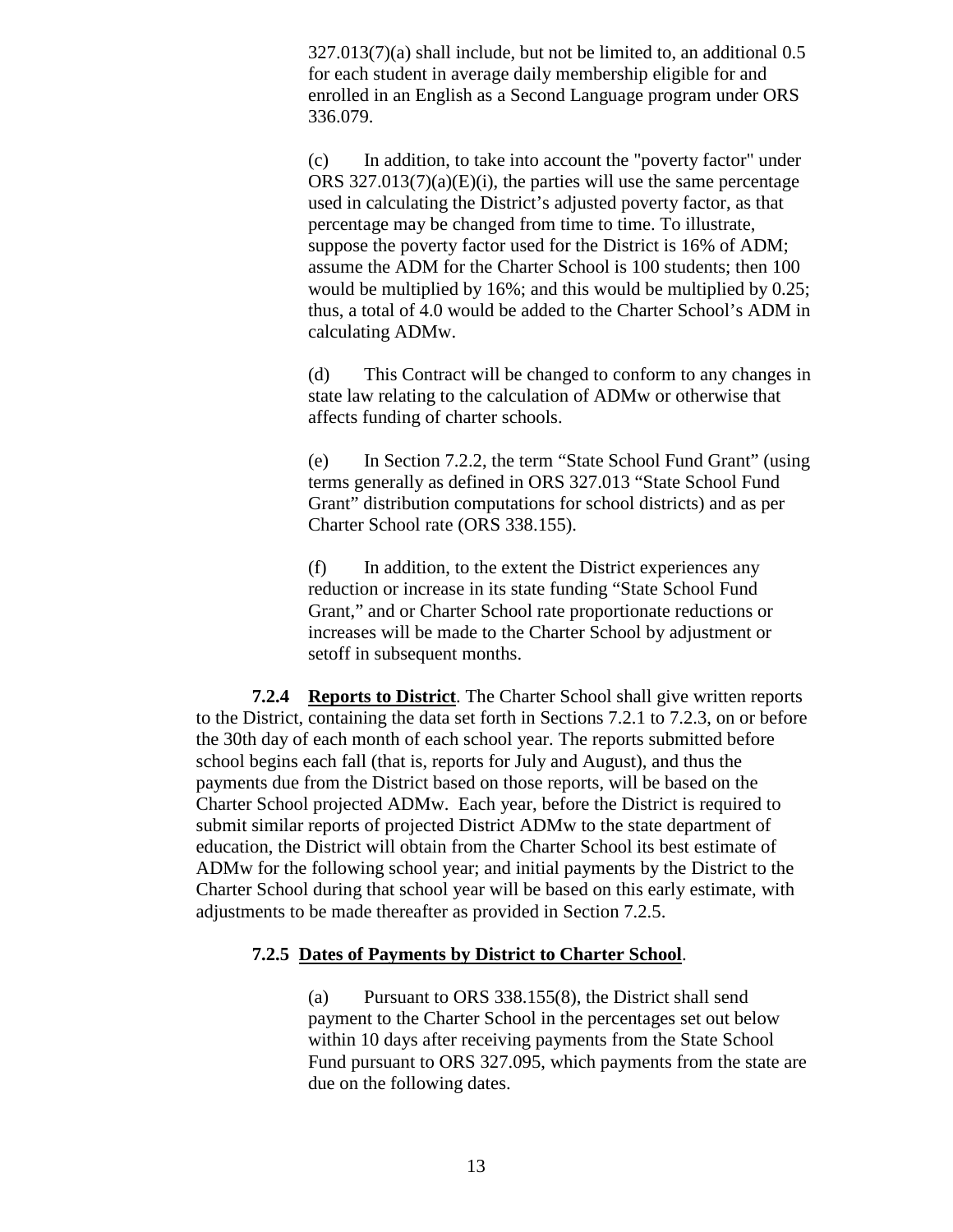- July 15 8.33%
- August 15 8.33%
- September 15 8.33%
- October 15 8.33%
- November 15 8.33%
- December 15 8.33%
- January 15 8.33%
- February 15 8.33%
- March 15 8.33%
- April 15 8.33%
- May  $15 8.33\%$
- June 15 balance

(b) There will be an adjustment with the final [June] payment, as provided in state law, to reflect changes in calculation of ADMw, changes, if any, in the general purpose grant amount, and changes, if any, with respect to funding during prior school years.

(c) The parties recognize that there may be fluctuations from month to month in the total sum on which these percentage amounts are calculated due to fluctuations in the Charter School ADMw during a school year, as well as due to possible changes in the state's determination of the general purpose grant, and thus the amount payable by the District to the Charter School may change from month to month. These fluctuations will be dealt with as follows:

(i) if the Charter School's actual ADMw is less than the projected ADMw given to the District before the school year began under Section 7.2.4, then the monthly amount under paragraph (a) will be reduced accordingly, consistent with the formulas set forth in Sections 7.2.2 and 7.2.3; the purpose of this is to make sure that there are not in effect "overpayments" for several months during the year, which would result in a greatly reduced final payment to the Charter School;

(ii) if the Charter School's actual ADMw is more than the projected ADMw given to the District before the school year began, the monthly payments will not be increased to reflect such a change; rather, the monthly payments will continue to be based on the projected ADMw, until the District receives from the state its "balance" payment in June of the school year [or whichever month may be set by state law]; and at that time a recalculation of the total sum due to the Charter School will be made so that the balance due will then be paid, consistent with the formulas set forth in Sections 7.2.2 and 7.2.3; the purpose of this is to ensure that the District is not required to make larger monthly payments than it had planned based on the Charter School's projected ADMw, when the District is not receiving state school funds on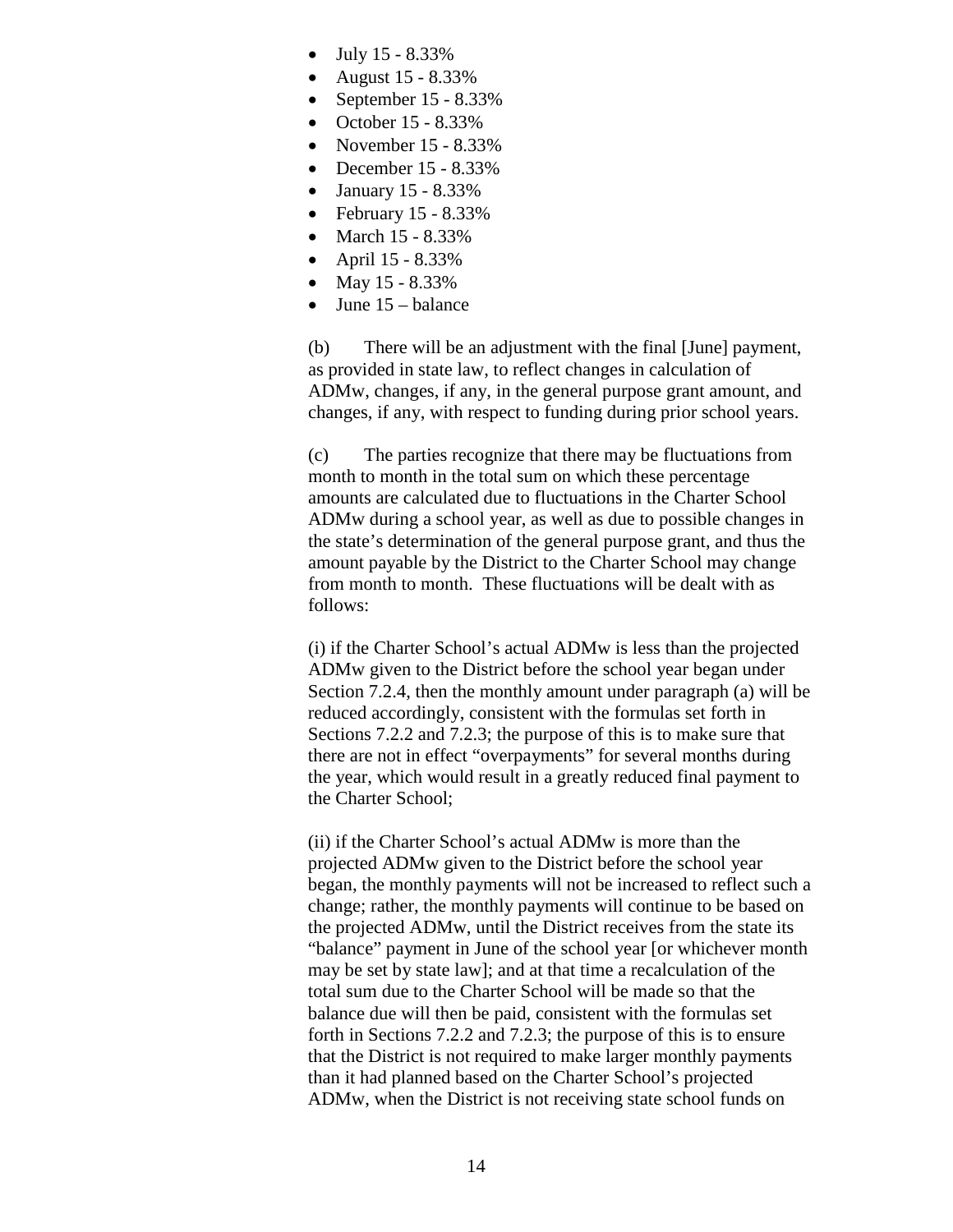account of the Charter School's higher-than-projected ADMw (until the District receives the "balance" payment from the state).

Thus, there will be an adjustment with the final payment, as provided in state law, to reflect changes in calculation of ADMw and changes, if any, in the general purpose grant amount, as well as changes with respect to funding during prior school years that may be based on final calculations of ADMw and the general purpose grant amount that are not finalized until after the end of a school year.

**7.2.6 End of State Funding**. The financial commitment on the part of the District contained in this Contract is subject to annual appropriation by the State of Oregon, and the District has no obligation to fund Charter School operations if State funding does not occur.

**7.3 Annual Budgets**. . On or before April 1 of each year, the Charter School shall submit to the District its proposed budget, so that the District can review it as part of its consideration of the Charter School's financial stability. The Charter School shall be responsible for all costs associated with school operations, including the costs of subcontracting for goods and services, except as expressly provided in this Contract.

**7.4 Fiscal Agent**. The Charter School shall act as its own fiscal agent.

**7.5 Fiscal Year**. The fiscal year of the Charter School shall begin on July 1 of each year and end on June 30 of the subsequent year.

**7.6 Financial Records, Audits and Accounting Reports**. The Charter School shall maintain and retain appropriate financial records in accordance with all applicable federal and state laws. In accordance with ORS 338.095(2), the Charter School shall have an annual audit of the accounts of the Charter School prepared in accordance with the Municipal Audit Law, ORS 297.405 to 297.555 and 297.990. The annual audit shall be forwarded to the District by December  $15<sup>th</sup>$ , so it can be uploaded to the Oregon State Board of Education, and the Oregon Department of Education.

**7.7 Financial Management**. The Charter School shall operate in accordance with Generally Accepted Accounting Practices (GAAP) or other generally accepted standards of fiscal management, provided that the Charter School's accounting method shall comply in all instances with applicable governmental accounting requirements. The financial management system implemented by the Charter School shall be compatible with the budget and accounting system of the District, in accordance with ORS 338.095 (1)(a)(b). Subject to this Contract, the Charter School through its Board of Directors shall be fiscally responsible for its own operations within the limitations of any funding provided by the District and other revenues derived by Charter School.

**7.8 Other Sources of Funds for Charter School; Fund Raising**. In addition to the funding under Section 7.2, the Charter School may accept gifts, donations, grants and loans, including those described in ORS 338.155(9) and ORS 338.185. The District shall also transfer to the Charter School its proportionate share of any federal, state, or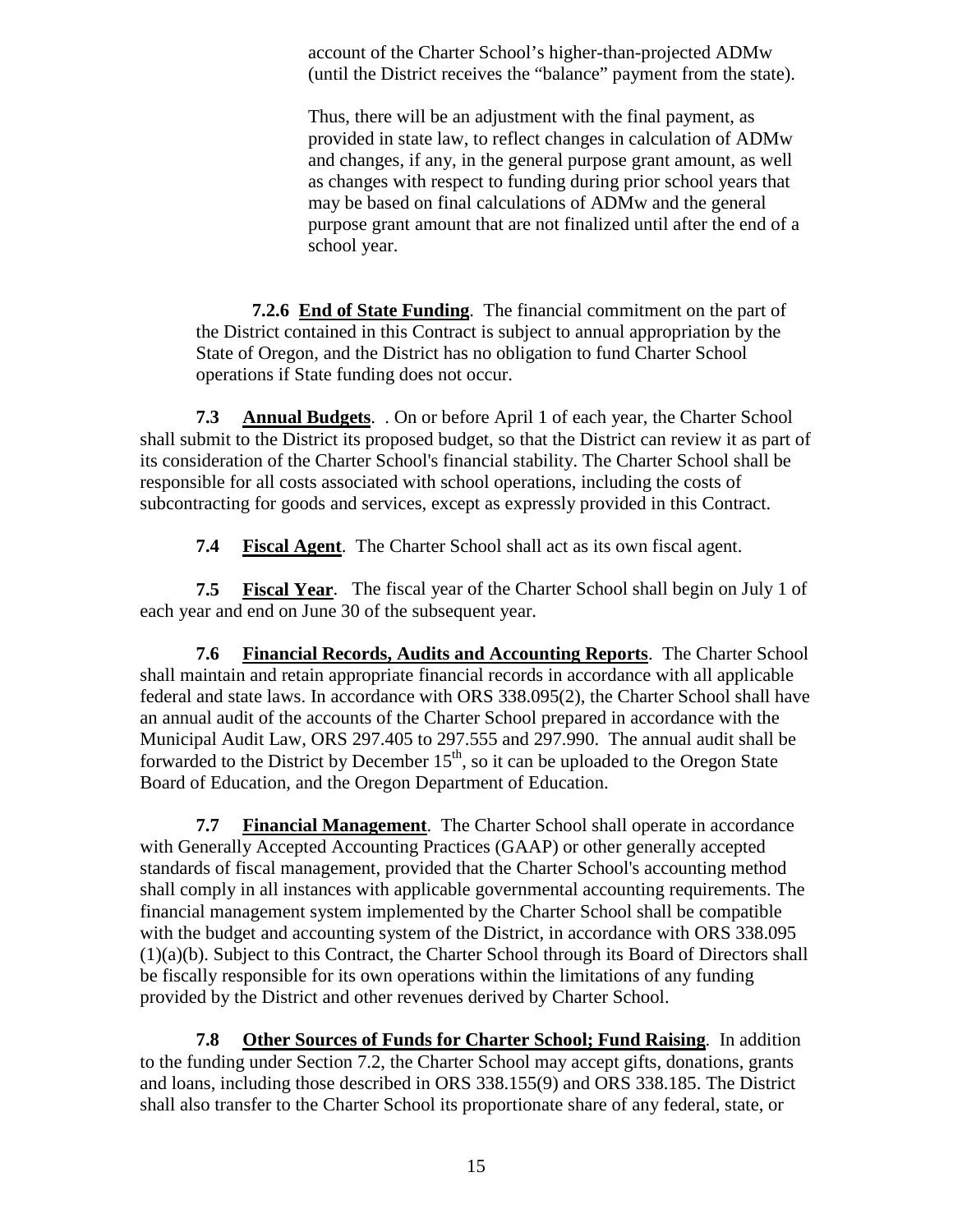other government grants (or other funding) that are made to the District, where the amount of the grant (or other funding) is based on the District's ADMw, ADMr, enrollment, or other count or calculation of number of students (examples would include lottery funds and school improvement fund grants). The Charter School shall comply with all state and federal laws regarding reporting of charitable contributions. The Charter School shall record all gifts, donations, loans, and grants in the financial records required in Section 7.6. As provided in ORS 338.125(4), the Charter School may conduct fund-raising activities, but shall not require a student to participate in fund-raising activities as a condition of admission to the Charter School.

# **8. Building and Facilities**.

**8.1 Facility Safety.** The Corporation must satisfy the requirements of Section 2 in order to be allowed to operate as a public charter school. As long as the Corporation satisfies the requirements of Section 2, the Corporation shall take such actions as are necessary to ensure that the lease, occupancy permits, and health and safety approvals remain valid and in full force throughout the term of this Contract.

**8.2 Safe and Secure Facility**. The District has a concern that any facility must reasonably provide a safe and secure environment for the students. Therefore, once the Charter School has entered into an agreement for a facility, the District Superintendent [or the Superintendent's designee] will review the facility to be reasonably sure the District's concerns in this regard are satisfied.

**8.3 Responsibilities of Charter School**. The Charter School will be responsible for obtaining all necessary permits and approvals relating to use of the facility, including land use approvals, building and occupancy permits, and any health and safety approvals. The Charter School will have full responsibility for all costs related to its facility and any playground equipment, other equipment, furniture, and fixtures (except those furnishings and equipment loaned by the District); such responsibility will include purchase costs, rental, utilities, maintenance, repair, cleaning, and replacement.

**8.4 Change of Facility**. The Corporation may change it physical location or obtain additional facilities, provided that the Corporation fulfills the obligations and provides the information set forth in this Section 8 with respect to such new or additional facilities and provided further that the Corporation notifies the District of the proposed change in location or addition of facilities not less than 30 days prior to taking any final action in connection therewith.

# **9. Governance and Operation**.

# **9.1 Corporate Status; Governing Board**.

**9.1.1** The Corporation will remain an Oregon nonprofit corporation throughout the term of this Contract (including extensions and renewals). The Corporation will operate the charter school, and the governing board of the Charter School will be the board of directors of the Corporation ("Board"). The Corporation shall govern and operate the Charter School as set forth in this Contract and in accordance with the Corporation's bylaws.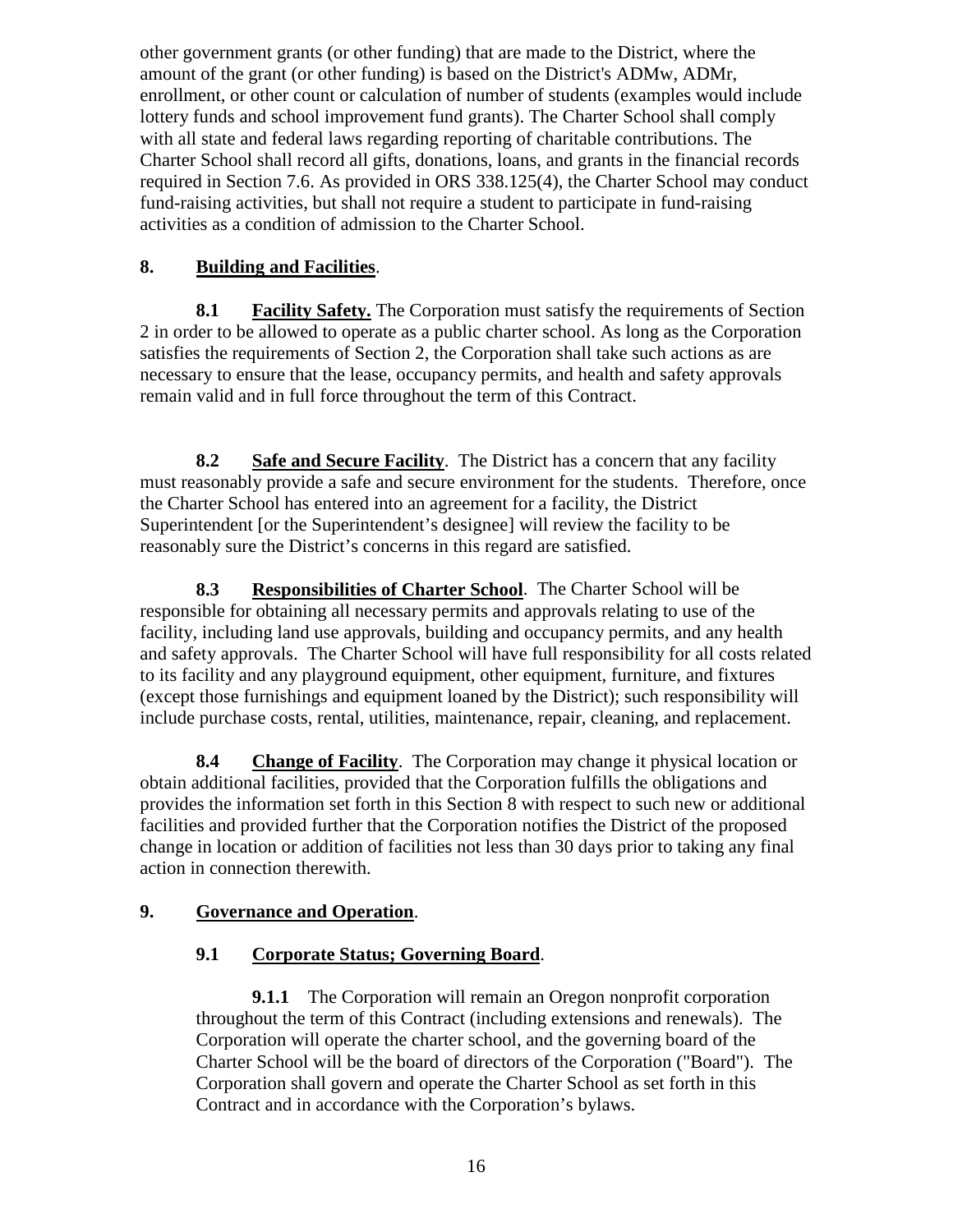**9.1.2** The Corporation has furnished the District a copy of its Articles of Incorporation and Bylaws. If the Corporation makes any changes to its Articles of Incorporation or Bylaws, within thirty (30) days thereafter it will give copies of the changes to the District. If the District believes that any such changes violate either this Contract or state or federal law, it will so notify the Corporation. If the Corporation agrees, it will make necessary changes to the Articles or Bylaws to conform to this Contract or the applicable law; if the parties do not agree, the matter will be resolved under dispute provisions of this Contract.

**9.1.3** The size of the Board may vary from time to time, in accordance with the Bylaws and applicable law. The Board may elect Board members who are parents of Charter School students or members of the community providing support to the Charter School.

**9.1.4** The Corporation's Bylaws will include a provision specifying that upon termination of this Contract or dissolution of the Charter School, the assets of the Charter School that were purchased with public funds shall be given to the State Board of Education, as provided in ORS 338.105(6). The District will loan currently-used materials and inventory for utilization at the Charter School. Upon termination of the Charter, loaned items will be returned to the District unless previously sold as surplus items by the District.

**9.2 Public Meetings and Public Records**. The Corporation and its Board of Directors, when acting as the Governing Body of the Charter School, will be subject to the provisions of the Oregon Public Meetings Law, ORS 192.610 to 192.690, and Oregon Public Records Law, ORS 192.410 to 192.505.

#### **9.3 Operational Powers and Responsibilities**.

**9.3.1** Subject to applicable federal and state laws and any restrictions in this Contract, the Corporation shall have the authority to exercise independently all powers granted to nonprofit corporations and charter schools under Oregon law. The Board will have overall responsibility for the Charter School, including adopting goals and policies, ensuring compliance with applicable laws and this Contract, overseeing financial management, assessing performance, and hiring and overseeing the school's employees. In accordance with the goals, policies and directives adopted by the Board, the Charter School director will direct and oversee day-to-day operations, including financial, operational, personnel, and disciplinary functions. The Charter School may contract with the District or an independent party for evaluations.

**9.3.2** By accepting the curriculum and program design of the Charter School as set forth in this Contract (including exhibits), the District will agree to waive any District program and curricular requirements that are not incorporated into such curriculum design or otherwise set forth in this Contract. The Charter School will be allowed to promote and implement new, innovative, and flexible programs, curricula, learning environments, and learning methods, within the requirements of state law.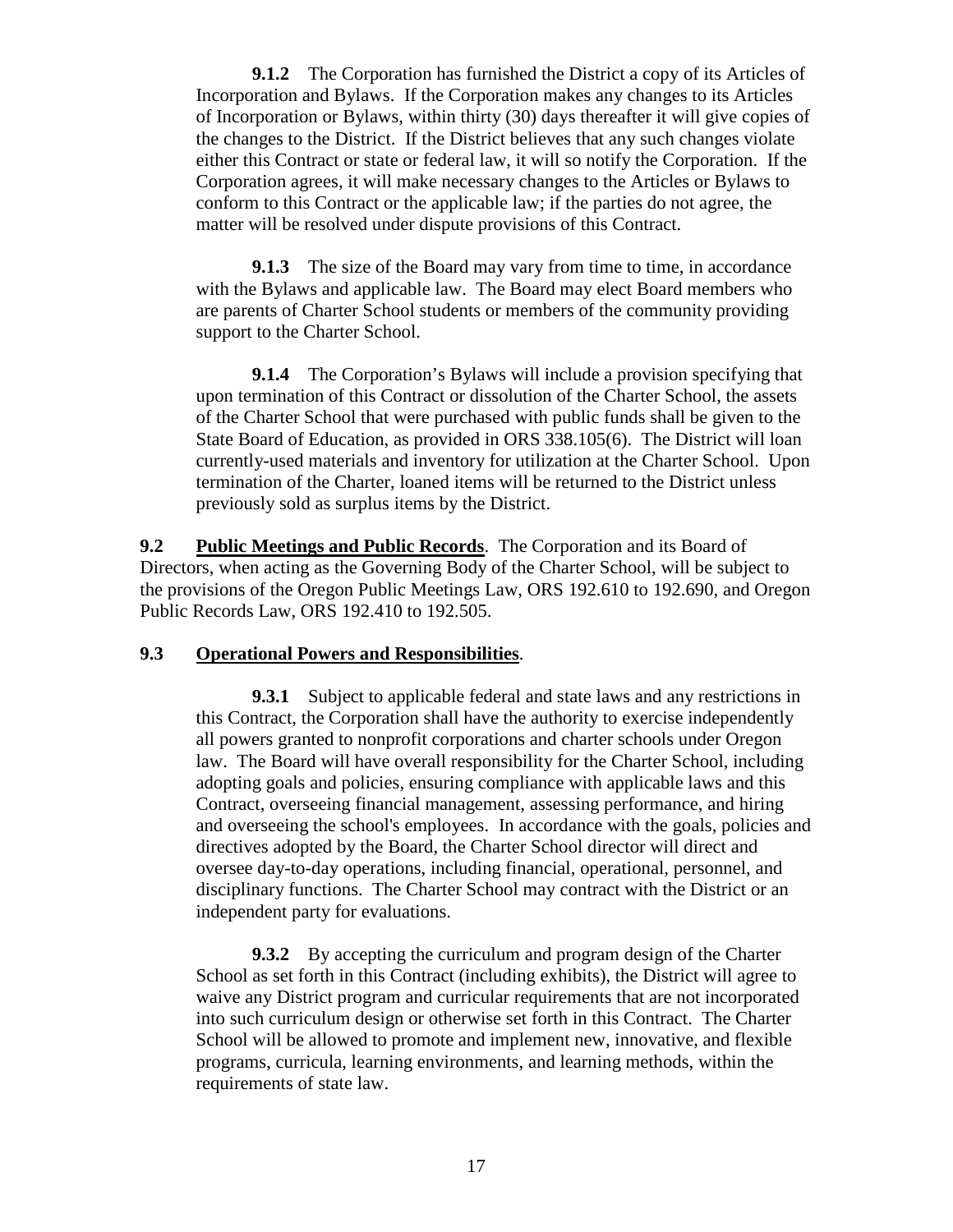**9.3.3** This Contract sets forth the overall goals, standards and general operational policies of the Charter School, and it is not a complete statement of each detail of the Charter School's operation. To the extent that the Charter School desires to implement specific programs, policies, procedures or other specific terms of operation that supplement or otherwise differ from those in this Contract, the Charter School will be permitted to implement such programs, policies, procedures and specific terms of operation, provided that they are consistent with the goals, standards and general operational policies set forth in this Contract and ORS chapter 338.

**9.4 Third Party Contracts; Contracts with District**. The Corporation shall not enter into any contract for school management services, to be performed in substantial part by an entity not a party to this Contract.

**9.4.1** The parties may elect to enter into additional agreements between them including, without limitation, agreements whereby the District will provide certain services to the Charter School. The District will continue to provide a hot lunch program to the Charter School in the same manner as it provides a hot lunch program to other District schools, except the Charter School shall transport the meals themselves, with actual District costs to be reimbursed by the Charter School (or such costs to be deducted from payments due under Section 7.2).

**9.4.2** No third party Beneficiary. This contract shall not create any rights in any third parties who have not entered into this contract, nor shall any third party be entitled to enforce any rights or obligations that may be possessed by either party to this contract.

# **9.5 Annual Report and Review**.

**9.5.1** The Charter School will submit an annual report to the District and the State Board of Education in accordance with ORS 338.095 on the performance of the Charter School and its students. This report will include sufficient information necessary to make a determination of compliance with the requirements of ORS Chapter 338.095, including the following:

> (a) Summary data on the progress toward meeting its academic goals and objectives, such as the assessment information described in Section 5.3.

(b) Attendance and student discipline information.

(c) Parental involvement and surveys results relating to student and parental satisfaction.

**9.5.2** The specific contents of the report may change from time to time as the parties better understand which types of data and measurements are most useful. The District may do an on-site review annually (338.095(2).

# **9.6 Termination**.

Termination of this agreement and dissolution of the Charter School shall be governed by ORS 338.105.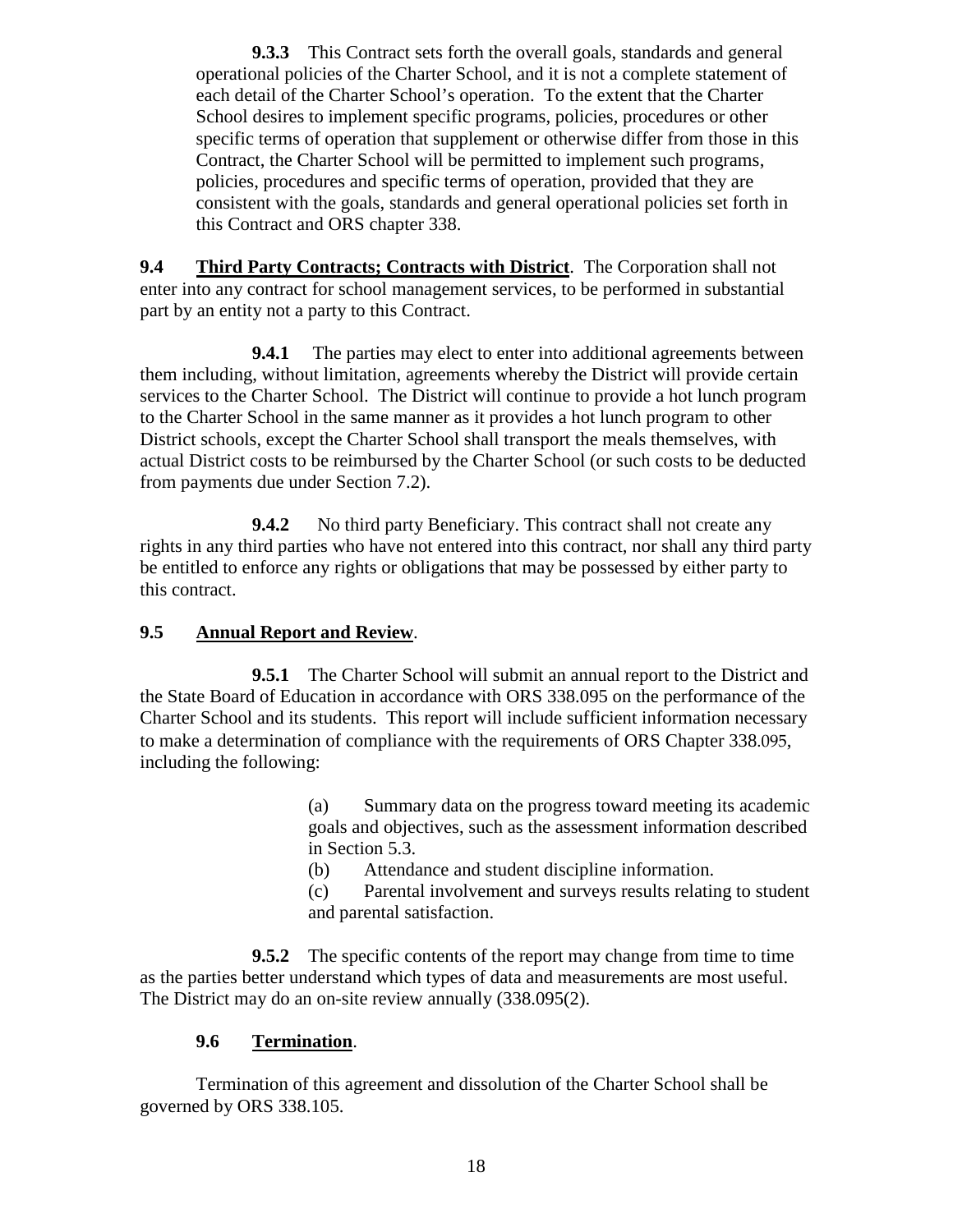**9.6.1** To the extent allowed by ORS Chapter 338, the District may revoke the charter and terminate this Contract on any of the following grounds:

> (a) Violation of or failure to meet and sustain any terms of this Contract or ORS Chapter 338.

(b) Failure to meet the requirements for student performance stated in this Contract.

(c) Failure to correct any violation of a federal or state law that is described in ORS 338.115.

(d) Failure to maintain insurance as required by this Contract.

(e) Failure to maintain financial stability.

**9.6.2** The District shall provide sixty (60) days prior written notice of its intent to terminate this Contract. The Corporation may appeal the District's decision to terminate the charter agreement directly to the District's Board. The Corporation may respond to the allegations in the District's written notification by offering documentary evidence and oral argument. The District bears the burden of proving the allegations in the written notification by a preponderance of the evidence. The Corporation has the burden of proof for any affirmative defense to the allegations by a preponderance of the evidence. The District Board's decision may only be appealed to the state Board of Education according to ORS 338.105.

**9.6.3** The Corporation shall only terminate operation of the Charter School at the end of a semester. The Corporation shall notify the District in writing at least 180 days prior to the proposed effective date of termination, dissolution or closure of the Charter School.

**9.7 Dissolution**. In the event the Corporation should cease operations of the Charter School for whatever reason, including but not limited to, the non-renewal or revocation of its charter, or dissolution of the Corporation, it is agreed that the Corporation's legal authority to operate as a private school shall not be abridged. However the assets of the Corporation that were purchased with public funds shall be distributed in the same manner as described in Section 9.10.

**9.8 Assets Currently Owned by Corporation; Property Inventory Control**. The Corporation certifies that prior to execution of this Contract it does not own any assets that were purchased with public funds. The Corporation shall maintain records of purchase orders for all assets that cost \$500.00 or more. These records shall indicate whether the assets were purchased with public funds (as defined in Section 9.9) or non-public funds. No later than October 15th of each year that the Charter School is in operation, the Corporation shall provide the District with a copy of this purchase order record for the preceding fiscal year.

**9.9. Definition of Public Funds**. For purposes of this Contract, public funds shall include any and all funds distributed to the Corporation: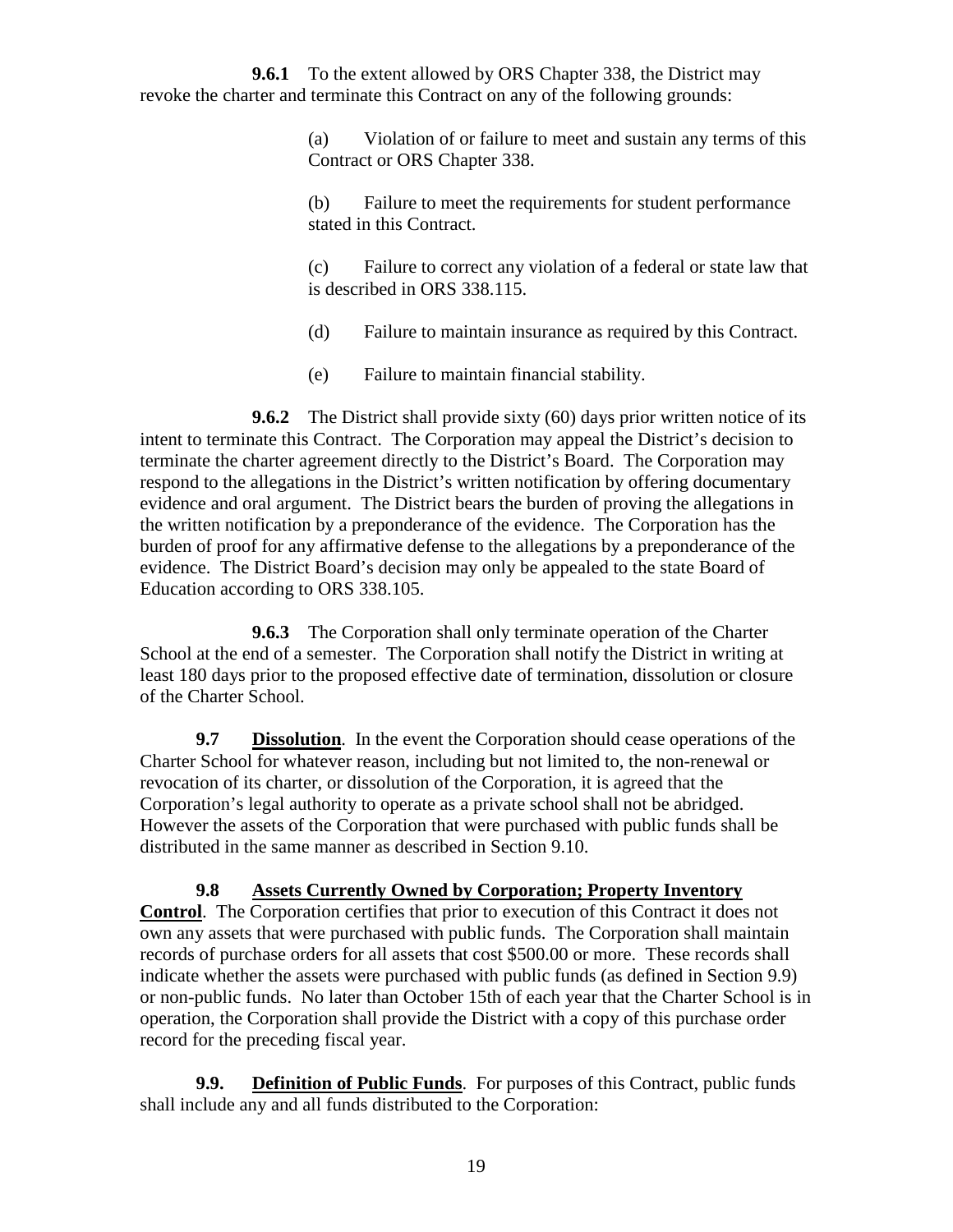**9.9.1** By the District, pursuant to ORS 338.155 and ORS 338.165, and

**9.9.2** By the Oregon Department of Education, including any and all federal grant funds that the Corporation may apply for and be awarded by the Oregon Department of Education, and

**9.9.3** By any agency, division or branch of the United States Government, or any entity created by an agency, division or branch of the United States Government.

## **9.10 Distribution of Assets upon Termination**.

**9.10.1** This Section 9.10 will apply if this Contract is terminated, at expiration of the term (including all extensions and renewals), upon dissolution of the Corporation, or for any other reason that the Charter School ceases operations as a public charter school under this Contract.

**9.10.2** If any of the foregoing events in Section 9.10.1 occurs, all assets purchased with public funds and still owned by the Corporation shall be given to the state Board of Education in accordance with ORS 338.105(6). The Corporation will be entitled to retain ownership of (a) any asset that is listed on Exhibit C and is identified as being purchased with non-public funds, and (b) any other asset that the Corporation has acquired through the expenditure of non-public funds.

**9.10.3** The parties acknowledge that assets costing less than \$500 may have little value at the time this Section 9.10 applies. Therefore, the Corporation will not be held responsible by the District for identifying assets costing less than \$500 and purchased with public funds and giving them to the state Board of Education, but the District does not waive any rights that the state Board of Education may have to enforce ORS 338.105(6). If the Corporation does not maintain records of purchase orders for all assets, or cannot provide records showing that an asset was purchased with non-public funds, then it shall be assumed that the asset was purchased with public funds, and upon termination the asset in question shall be given to the State Board of Education pursuant to ORS 338.105(6).

#### **10. Employment Matters**.

**10.1 Staff Qualifications**. At least one-half 50% of the total full-time equivalent (FTE)" teaching and administrative staff at the Charter School shall be licensed in accordance with ORS 338.135(7) and pursuant to ORS 342, 342.121, 342.125(5), 342.135, 342.136, 342.138, 342.140 and 3342.143. All teachers and administrators must be licensed or registered through TSPC. For any individual hired as a teacher, the Charter School shall provide the District with evidence of certification, if any, or other qualification within 60 days after the individual's initial date of hire.

All individuals hired by the Charter School must comply with Highly Qualified NCLB and ESEA mandates at the time of hire.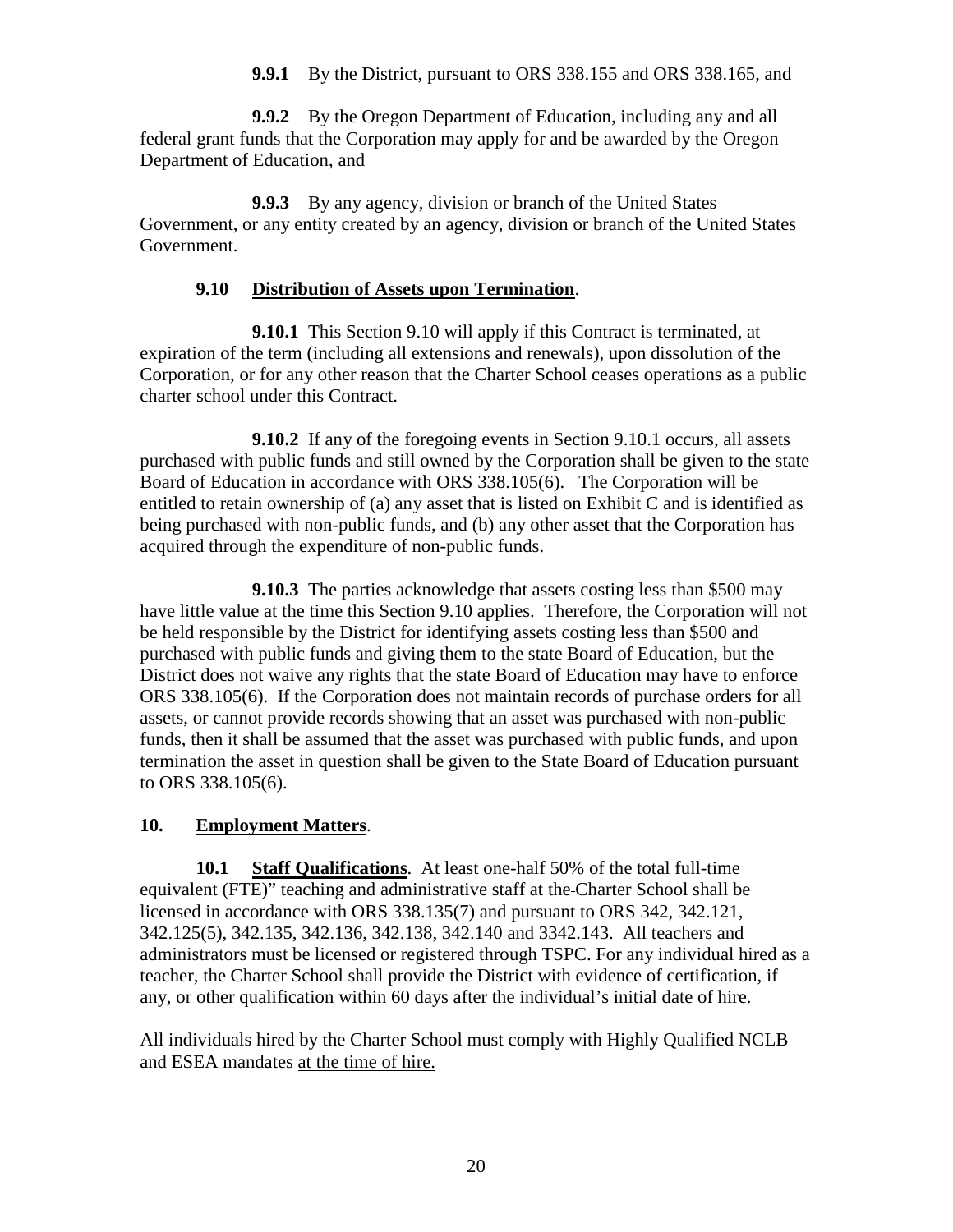**10.2 Corporation is Employer**. All provisions of this Section 10 are subject to state and federal laws and applicable collective bargaining agreements, if any. The District shall not be the employer of any employees of the Corporation or the Charter School. The Corporation may choose to enter into contracts to provide services to the School or to fulfill responsibilities of the Charter School under this Agreement, in which case the people actually providing the services or fulfilling the responsibilities will be employees of such contractor; otherwise, the Corporation will be the employer of the staff at Charter School. The Corporation will control the selection of employees.

# **10.3 Staff Hiring, Compensation, Benefits, PERS**.

**10.3.1** The Corporation governing board, in its sole discretion, has complete authority to hire, evaluate, promote, discipline, supervise, and terminate Charter School employees, and to set all terms and conditions of employment, including all decisions regarding compensation and benefits. The Charter School will be responsible for providing substitutes for all Charter School teachers, except as otherwise provided in this Contract (such as Section 5.12.13 relating to training in connection with IEP's).

**10.3.2** For any employee of the District who chooses to work for the Charter School, any leave of absence from the District will be governed by ORS 338.135.

**10.3.3** Licensed and classified staff and other employees of the Charter School will not be included in the District's respective bargaining units. Employee membership in a labor organization and collective bargaining shall be governed by ORS 338.135.

**10.3.4** Pursuant to ORS 338.135(5), the Charter School shall participate in the Public Employees Retirement System (PERS) for its employees.

**10.4 Employee Records**. The Charter School shall be responsible for establishing and maintaining personnel records for its employees, and for the maintenance, retention and disclosure of employee records, all in compliance with all applicable federal and state laws. The Charter School shall meet any and all reporting obligations to the Teacher Standards and Practices Commission ("TSPC") regarding its employees.

**10.5 Criminal Records Checks**. As provided in ORS 338.115(1)(e), ORS 181.539, 326.603, 326.607, and 342.232 (relating to criminal records checks) shall apply to the Charter School. The Corporation shall not knowingly employ an individual for whom a criminal background investigation has not been initiated or who has been convicted of an offense that would preclude that individual from working in a public school in Oregon. No later than October 15th of each school year that the Charter School is in operation under this Contract, the Corporation shall provide to the District a list containing the names and job positions of all its employees. Such list shall also indicate for each employee the date of initiation of the criminal background investigation required by Oregon law.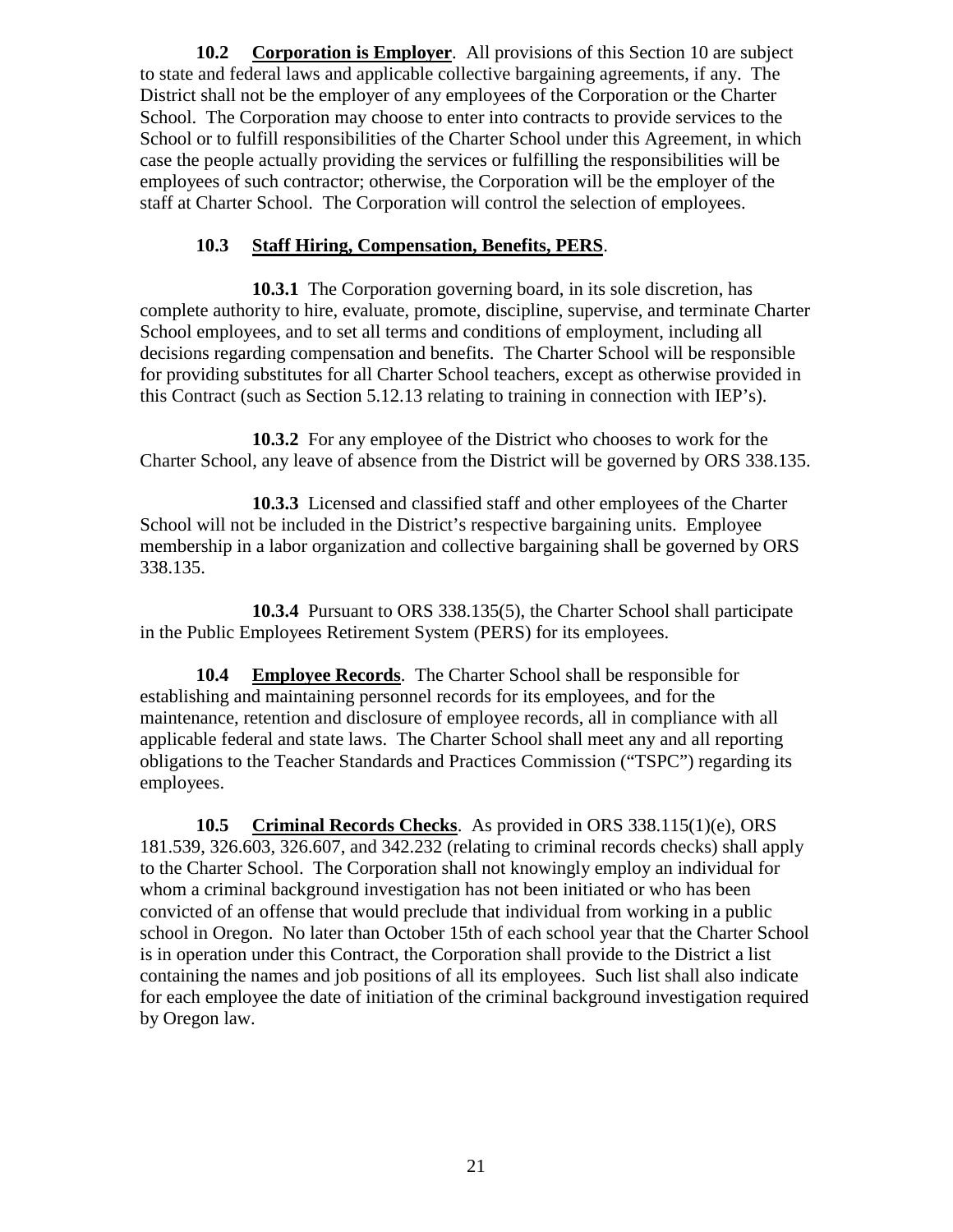### **11. Insurance and Legal Liabilities**.

## **11.1 Insurance**.

11.1.1 The Corporation shall, at its own expense, secure and retain and provide proof of the following insurance and in the amounts not less than those set forth below:

> (a) Property insurance, as required under the lease or other agreement for the facility where the Charter School is located.

(b) Commercial and general liability insurance, \$2,000,000.

(c) Officers and directors liability insurance, errors and omissions insurance, \$1,000,000.

(d) Automobile liability insurance (if the Corporation owns any vehicles), \$1,000,000.

(e) Workers' compensation insurance as required by the State of Oregon.

(f) Honesty Bond, \$25,000.

**11.1.2** As part of its annual report under Section 9.5, and at any time thereafter upon request of the District, the Corporation shall provide the District with certificates of insurance or other satisfactory proof evidencing coverage in the types and amounts set forth herein. All such insurance policies shall contain a provision requiring notice to the District, at least 30 days in advance, of any material change, non-renewal or termination to the attention of the Superintendent of the District.

**11.2 Compliance with Laws; Non-Exemption from Certain Laws**. The Corporation and the Charter School will comply with all applicable federal, state, and local laws and regulations (including Oregon Administrative Rules developed by the Oregon Department of Education regarding charter schools). As provided in ORS 338.115(1), although statutes and rules that apply to school district boards, school districts or other public schools shall generally not apply to the Charter School, the following laws shall apply to the Charter School:

- a. Federal law.
- b. ORS 192.410 to 192.505 (Public Records Law).
- c. ORS 192.610 to 192.690 (Public Meetings Law).
- d. ORS 297.405 to 297.555 and 297.990 (Municipal Audit Law).
- e. ORS 181.539, 326.603, 326.607 and 342.232 (Criminal Records Checks).
- f. ORS 337.150 (Textbooks)
- g. ORS 339.141, 339.147 and 339.155 (Tuition and Fees).
- h. ORS 659.150 and 659.155 (Discrimination).
- i. ORS 30.260 to 30.300 (Tort Claims).
- j. Health and safety statutes and rules.
- k. The statewide assessment system developed by the Department of Education under ORS 329.485(1).
- l. ORS 329.045(1) (Academic Content Areas).
- m. Any statute or rule that establishes requirements for instructional time provided by a school each day or during a year.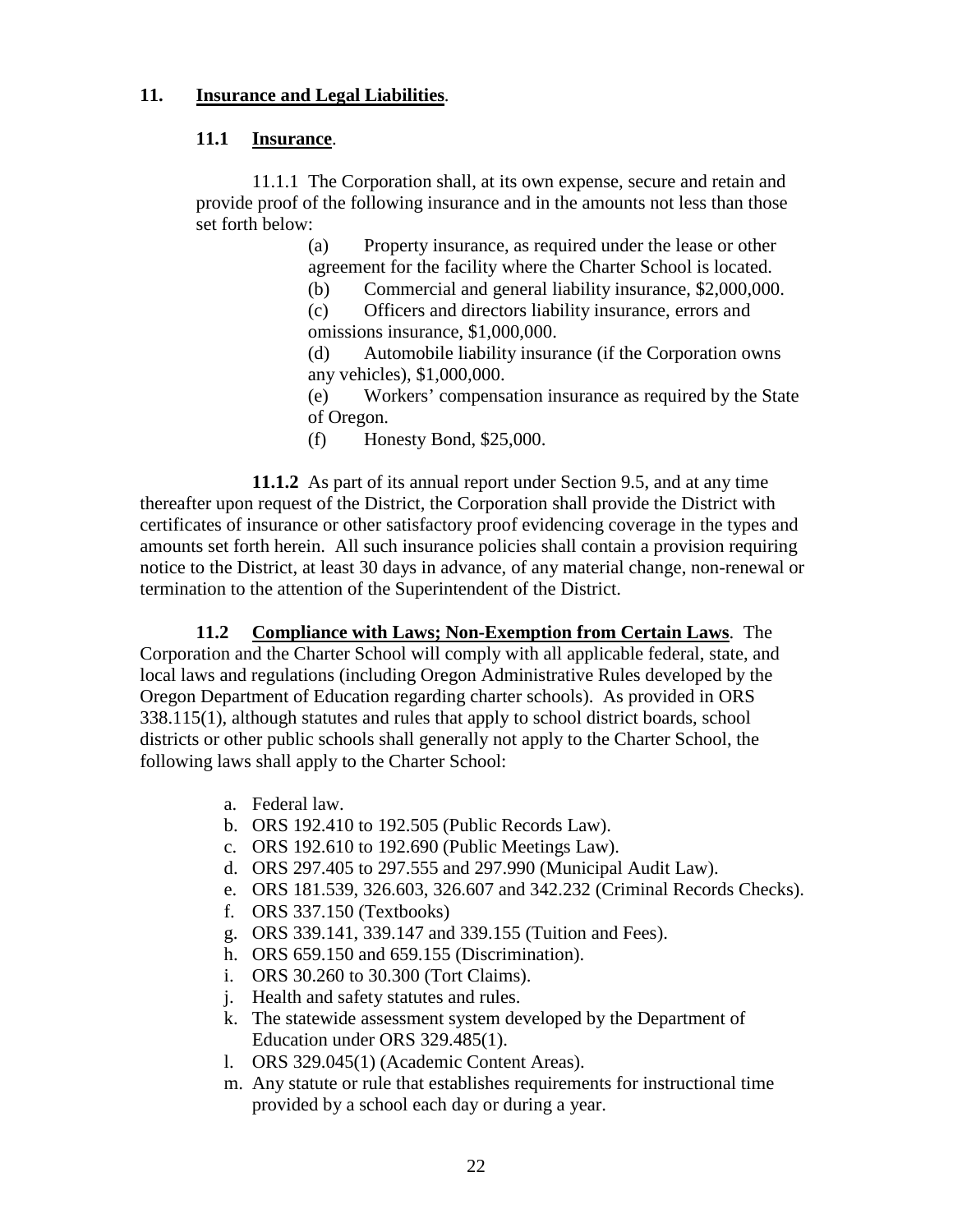- n. ORS Chapter 338.
- o. ORS 339.250(12) (prohibition of infliction of corporal punishment).

**11.3 Waiver**. As provided in ORS 338.025(2), the Charter School may apply to the State Board of Education to grant a waiver of any provision of this ORS Chapter 338. The Charter School shall give the District a copy of any application for a waiver promptly after submitting it and shall give the District a copy of any grant of a waiver promptly after receiving it.

**11.4 School and District Policies**. The Charter School shall adopt policies as may be required by law and may in its discretion adopt other policies governing operation of the Charter School and may amend its policies from time to time. The Charter School shall make such policies and amendments available for review at the District's request.

**11.5 Full Faith and Credit**. The Corporation agrees that it shall not extend the full faith and credit of the District to any third person or entity. The Corporation acknowledges and agrees that it has no authority to enter into a contract that would bind the District. The Corporation's governing board has the authority to approve contracts to which the Corporation is a party, subject to the requirements and limitations of the Oregon Constitution, state law and provisions of this Contract.

# **11.6 Indemnification**.

**11.6.1** To the extent not covered by insurance or otherwise barred by the Oregon Tort Claims Act in ORS Chapter 30, the Corporation agrees to indemnify and hold the District, its Board, agents and employees harmless from all liability, claims, and demands on account of injury, loss or damage, including, without limitation, claims arising from (1) the possession, occupancy or use by the Corporation of property of the Corporation or its landlord, its faculty, employees, students, patrons, guests or agents; (2) civil rights violations, bodily injury, personal injury, sickness, disease, death, property loss or damage or any other losses of any kind whatsoever which arise out of the acts or omissions of the Corporation. This indemnification shall not apply to any liability claims or demands resulting from the negligence or wrongful act or omission of any District Board member, officer or employee. This indemnification shall not apply to any liability claims or demands resulting from the negligence or wrongful act of any District employee working at the Charter School whose negligence or wrongful act or omission is caused in whole or in part, or directed by the District. This indemnification shall not apply to any damages incurred regarding any act or omission of the Corporation or the Corporation Board that is later deemed to be required by law or this Contract. The Corporation agrees to indemnify, hold harmless and defend the District from all contract claims in which the Corporation has obligated the District without the District's prior written approval. The foregoing provision shall not be deemed a relinquishment or waiver of any kind of applicable limitations of liability provided in the Oregon Tort Claims Act.

**11.6.2** To the extent not covered by insurance or otherwise barred by the Oregon Tort Claims Act in ORS Chapter 30, District agrees to indemnify and hold the Charter School, the Corporation, its Board, agents and employees harmless from all liability, claims and demands on account of injury, loss or damage, including, without limitation, claims arising from civil rights violations, bodily injury, personal injury,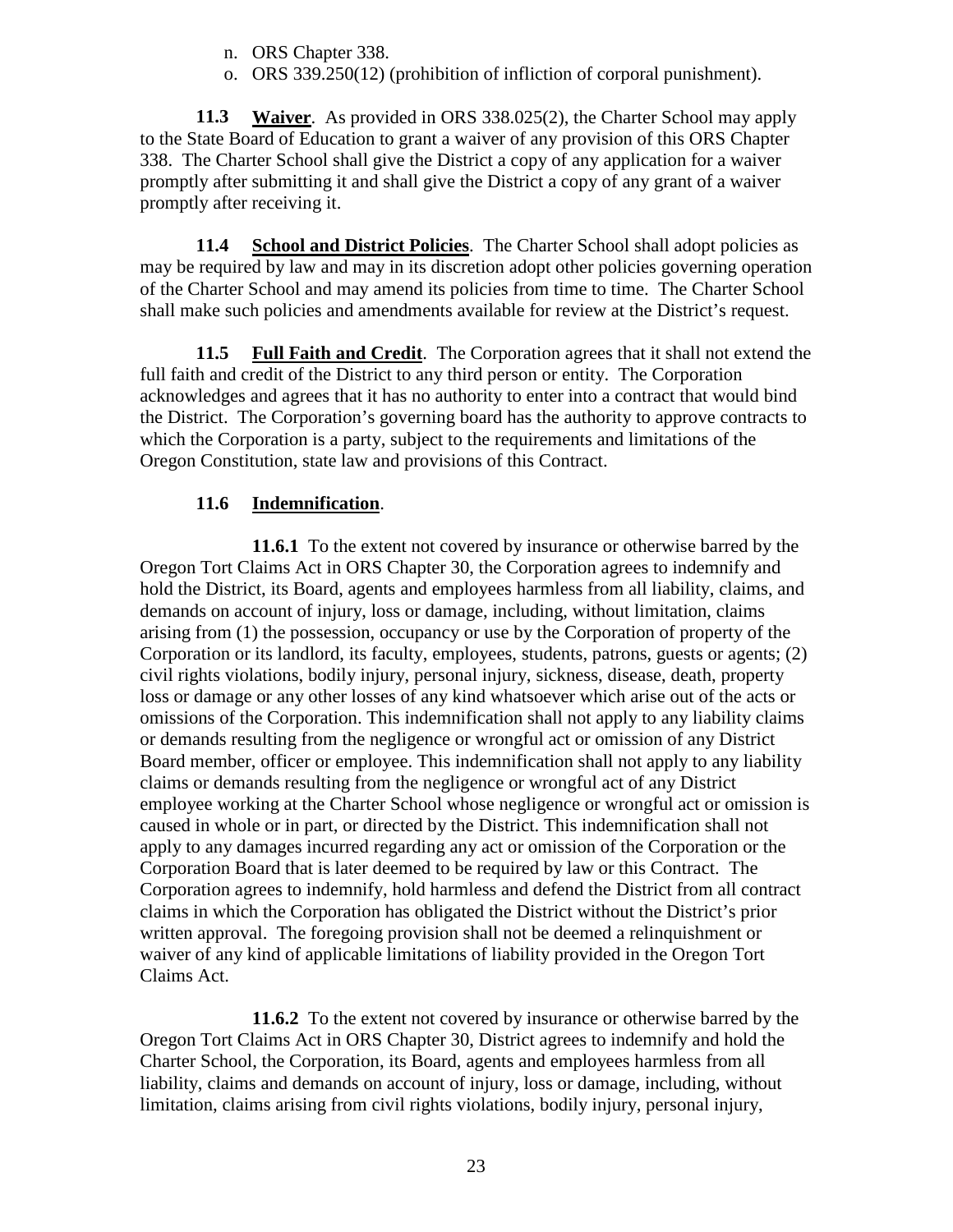sickness, disease, death, property loss or damage or any other losses of any kind whatsoever which arise out of the administration of this Contract or are in any manner connected with District's operation. This indemnification shall not apply to any liability claims or demands resulting from the negligence or wrongful act or omission of any the Corporation Board member, officer or employee. This indemnification shall not apply to any liability claims or demands resulting from the negligence or wrongful act of any District employee working at the Charter School whose negligent or wrongful act or omission is caused in whole or in part, or directed by the Corporation or the Charter School. This indemnification shall not apply to any damages incurred regarding any act or omission of the District or District Board that is later determined to be required by law or this Contract. The foregoing provision shall not be deemed a relinquishment or waiver of any kind of applicable limitations of liability provided in the Oregon Tort Claims Act.

**11.6.3** This indemnification, defense and hold harmless obligation on behalf of the Corporation and the District shall survive the termination of this Contract. Any indemnified party shall have the right, at its own expense, to participate in the defense of any suit, without relieving the indemnifying party of any of its obligations hereunder.

**11.7 District Disclaimer of Liability**. The parties to this Contract expressly acknowledge that the Corporation is not operating as an agent, or under the direction and control, of the District Board except as required by law or this Contract, and that the District Board assumes no liability for any loss or injury resulting from:

**11.7.1** The acts or omissions of the Corporation, its governing Board, trustees, agents or employees;

**11.7.2** The use and occupancy of the building occupied by the Charter School or any matter in connection with the condition of such building; or

**11.7.3** Any debt or contractual obligation incurred by the Corporation.

**11.8 ADA/504 Obligations**. The Corporation acknowledges that it is legally responsible to comply with Section 504 of the Rehabilitation Act of 1973, the Americans with Disabilities Act of 1990 and ORS Chapter 659 with respect to its students, staff and patrons. The Corporation shall indemnify and hold harmless the District from all claims under these statutes.

**11.9 Transportation**. The District is not responsible for providing transportation by bus or otherwise of any students to the Charter School. However, the District will allow Charter School students to ride on District buses to and from the Charter School on existing District routes, to the extent seats are available for such students. The District will give the Charter School a two-week notice if a bus on a particular route has consistently become too full to transport Charter School students so that parents have time to make other arrangements.

# **12. Miscellaneous Provisions**.

**12.1 Entire Agreement**. This Contract, including the Exhibits, contains all terms, conditions and provisions hereof and the entire understanding and all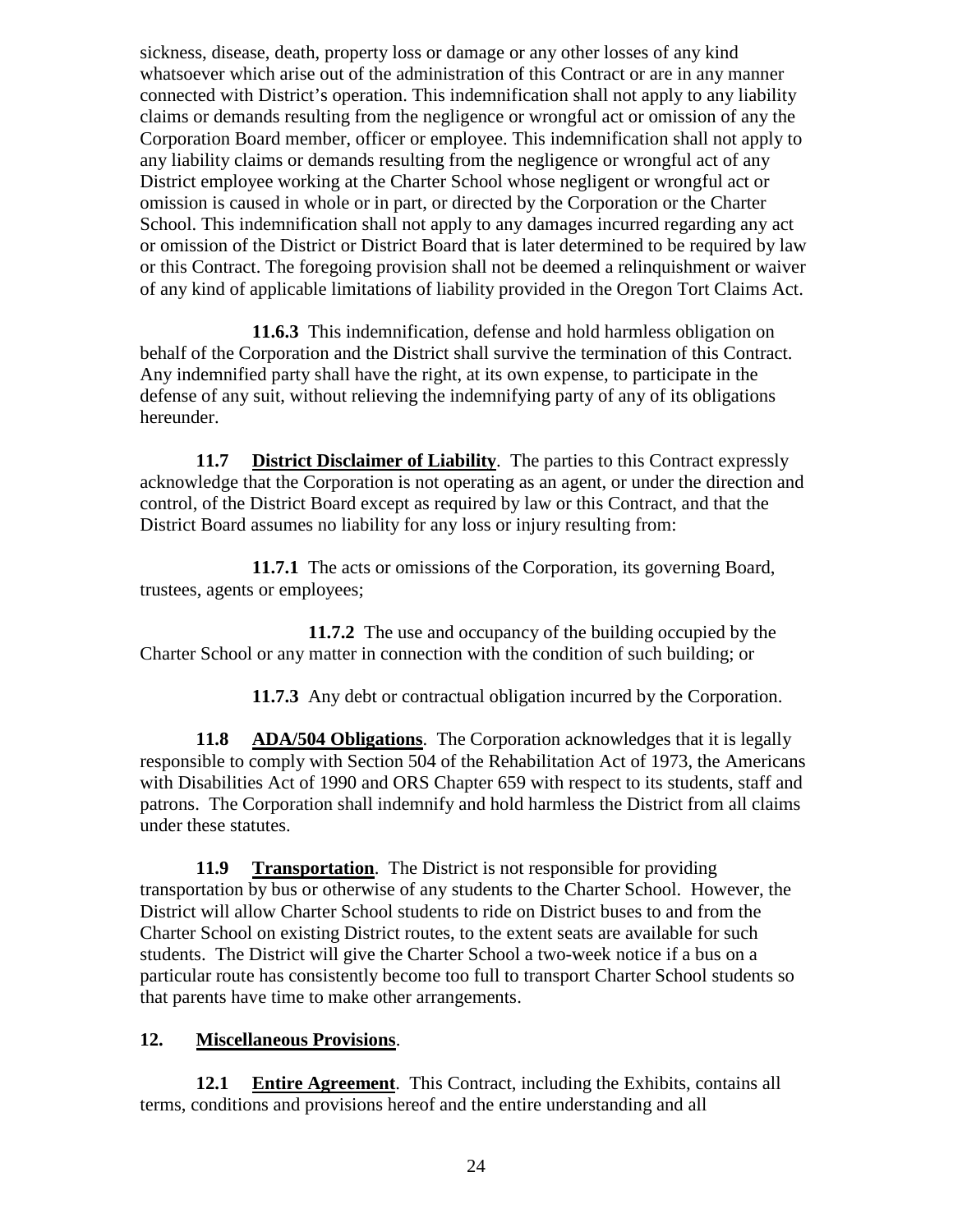representations of understandings and discussions of the parties relating thereto, and all prior representations, understandings and discussions are merged herein and superseded and canceled by this Contract.

**12.2 Governing Law**. This Contract shall be governed by, subject to and construed under the laws of the State of Oregon without regard to its conflict of law provisions. The parties intend that where this Contract references federal or state law that they are bound by the laws in effect at the time this Contract is executed.

**12.3 Assignment**. The Corporation shall not, under any circumstances, assign, delegate or contract with any entity to provide the educational program described in this Contract and the attached Exhibits, it being expressly understood that the charter granted by this Contract to operate the educational program runs solely and exclusively to the Corporation.

**12.4 Terms and Conditions of Application**. The parties to this Contract agree that the attached application sets forth the overall goals, standards and general operational policies of the Charter School, and that the application is not a complete statement of each detail of the Charter School's operation. To the extent that the Corporation desires to implement specific policies, procedures or other specific terms of operation that supplement or otherwise defer from those in the application, the Corporation shall be permitted to implement such policies, procedures and specific terms of operation, provided that such policies, procedures and terms of operation are consistent with the goals, standards and general operational policies set forth in the application, this Contract and ORS Chapter 338.

**12.5 Conflict between Application and Contract**. The parties agree and acknowledge that should there be a conflict between any provision of this Contract and the application (Exhibit A), the Contract provision(s) shall supersede any provision contained in the application.

**12.6 District Liaison**. The District shall designate for purposes of this Contract the District Superintendent, or his/her designee, as the official District liaison between the District and the Corporation.

**12.7 Amendment**. This Contract may be modified or amended only by written agreement between the Corporation and the District.

**12.8 Notice**. Any notice required, or permitted, under this Contract, shall be in writing and shall be effective (a) upon personal delivery (subject to verification of service or acknowledgment of receipt) or (b) three (3) days after mailing when sent by certified mail, postage prepaid, to the person and address designated on the signature page of this Contract for receipt of notices. Should these addresses change; the parties agree to notify the other party within ten (10) days of the address change.

**12.9 No Waiver**. The parties agree that no assent, express or implied, to any breach by either of them of any one or more of the covenants and agreements expressed herein shall be deemed or to be taken to constitute a waiver of any succeeding or other breach.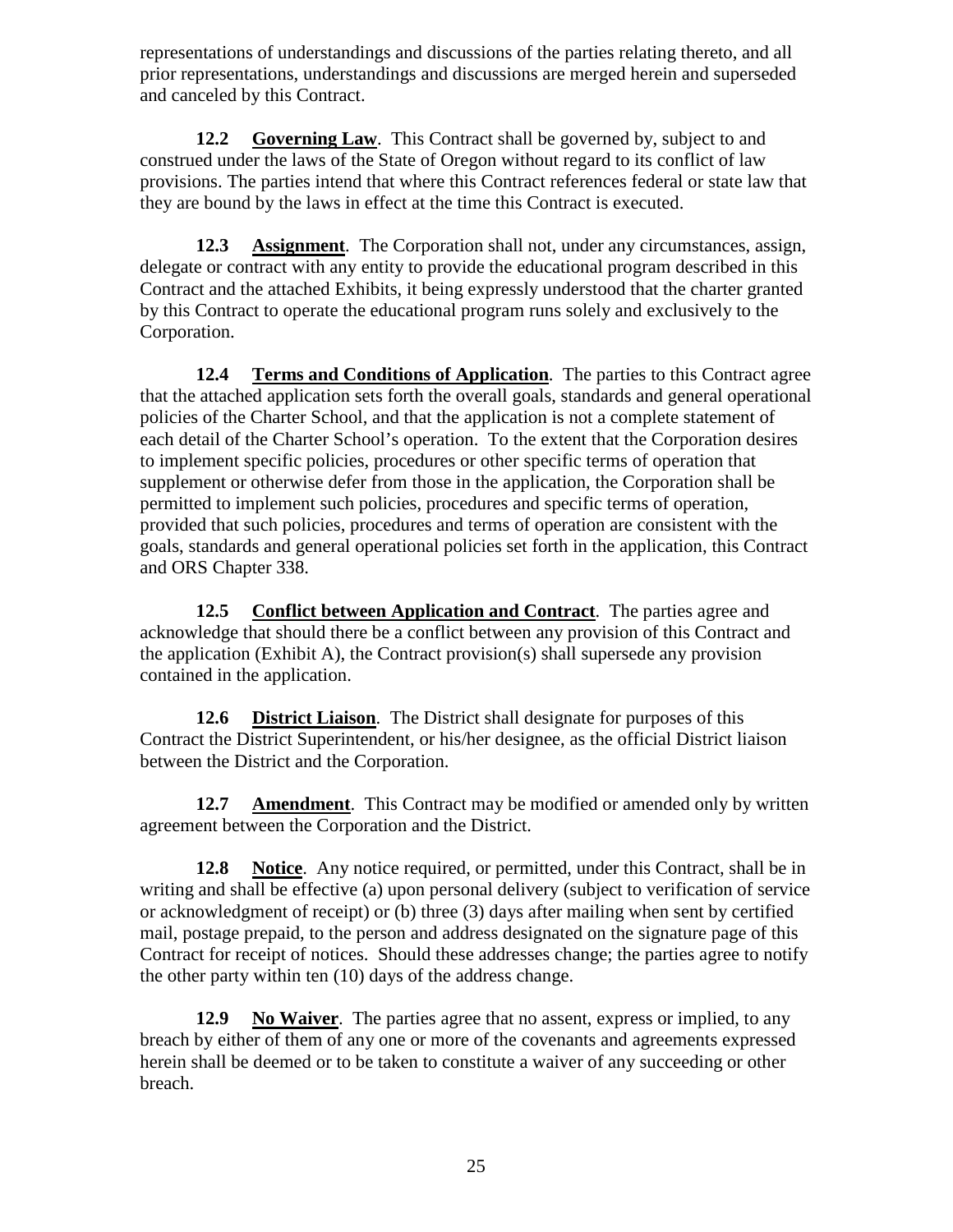**12.10 Dispute Resolution**. In the event any dispute arises between the District and the Corporation concerning this Contract, including, without limitation, the implementation of or waiver from any policies, regulations or procedures, such dispute shall first be submitted to the District Liaison for review. If the District and the Corporation are unable to resolve the dispute, either party may submit the matter to the District's Board for its consideration. The decision of the District's Board shall be final and binding on the parties; provided, however, the Corporation may appeal to the state Board of Education concerning those matters within its jurisdiction under ORS Chapter 338.

## **12.11 Mediation**.

**12.11.1** The parties may mediate any dispute under this Contract. Either party may request mediation. The party requesting mediation shall do so by giving written notice to that effect to the other party, specifying in the notice the nature of the dispute.

**12.11.2** If the parties cannot agree upon a mediator, either party may request the Oregon Department of Education to appoint the mediator.

**12.11.3** At any time during the mediation process, or if the parties are unable to reach an agreement through mediation, either party may give notice to the other party and to the mediator that it is terminating its participation in the mediation; after that, either party may request a hearing before the District Board.

**12.11.4** The parties shall share equally the fees and expenses of any mediator and each party shall pay its own expenses incurred in the mediation.

**12.11.5** As to any dispute that is not determined through mediation, the Corporation may request a hearing before and decision by the District Board.

**12.11.6** The Corporation may appeal to the State Board of Education concerning those matters within its jurisdiction under ORS Chapter 338.

**12.12 Severability**. If any provision of this Contract is determined to be unenforceable or invalid for any reason, the remainder of this Contract shall remain in effect, unless otherwise terminated by one or both of the parties in accordance with the terms of this Contract.

**12.13 Delegation**. The parties agree and acknowledge that with regard to this Contract between the District and the Corporation, the functions and powers of the District Board may be exercised by the District Liaison, provided that any ultimate decision regarding renewal, non-renewal or revocation of this Contract be made only by the District Board.

**12.14 Prior Actions**. It is expressly agreed and understood that as a condition precedent to this Contract becoming effective on the effective date specified above in Section 2, the Corporation shall have taken, completed and satisfied on or before the date specified herein any action or obligation which is required to be completed before such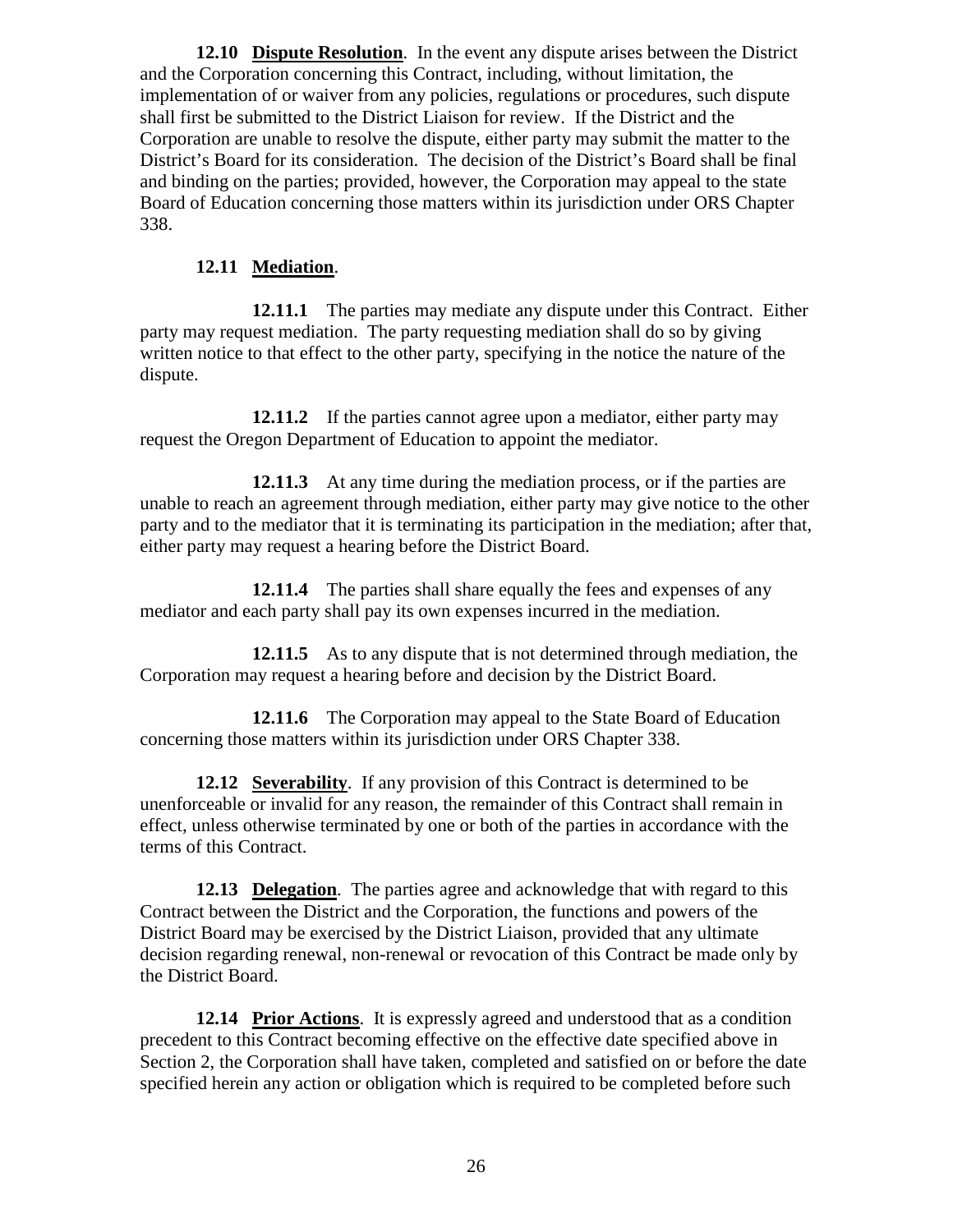effective date, and failure to do so shall constitute grounds for the District to declare this Contract null and void.

**12.15 Attorney Fees**. If any suit, action or arbitration is commenced or instituted to interpret or enforce the terms of this Contract, to exercise any remedy on account of a default, or otherwise relating to the provisions of this Contract, the prevailing party or non-defaulting party shall be entitled to recover from the losing or defaulting party its reasonable attorney fees and costs, in addition to all other sums provided by law, at trials or arbitration and any appeals. Such sums shall be determined by the court or arbitrator.

# **12.16 Definitions**.

**12.16.1** For purpose of this Contract, "business day" means a day in which the District administrative offices are open. "Business day" does not include (a) Saturdays, (b) Sundays, (c) official state holidays listed in ORS 336.010, (d) federal holidays, (e) District scheduled spring vacation, (f) any day(s) in which the administrative office is closed due to inclement weather, or (g) any day that the District administrative office is closed due to action taken by, or ordered to be closed by, the District Board of Directors or their designee, any instrumentality of the City of Sheridan, any instrumentality of Yamhill County, the State of Oregon or federal government.

**12.17 Incorporation of Application and Other Exhibits** . The following Exhibits are attached and incorporated by reference:

Exhibit A The Corporation's charter school application. Exhibit B District Resolution adopted on (expiration June 2008).

Exhibit C Original Resolution for contract adoption.

Exhibit D First Renewal Resolution adoption (Expiration June 2013).

**12.18 Corporation Authority to Enter Into Contract**. The Corporation expressly affirms that the signatories on its behalf who sign below have the authority to enter into this Contract on behalf of the Corporation and that the Board of Directors of the Corporation has duly approved this Contract. The Corporation shall provide a copy of its written resolution authorizing the Corporation to enter into this Contract.